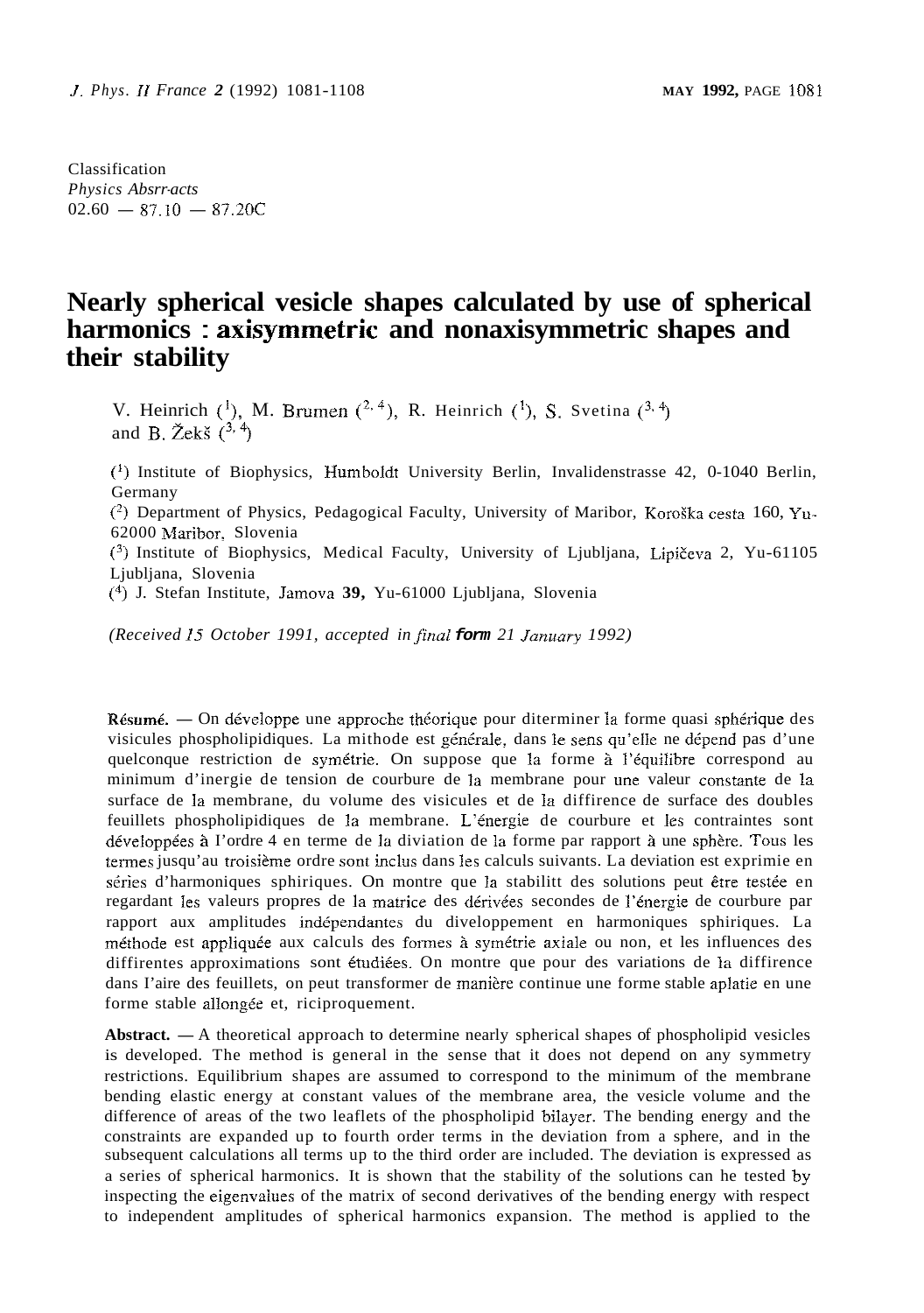calculation of axisymmetric and nonaxisymmetric shapes, and the influences of different approximations are discussed. It is shown that at variations of the leaflet area difference stahie oblate and stable prolate shapes are transformed into each other in a continuous manner.

### **1. Introduction.**

Phospholipid vesicles in flaccid conditions, i.e. when their volume is smaller than the volume of a sphere of the same membrane area, are known to exhibit a broad variety of different shapes. Several phenomena connected with shape transformations of vesicles as well as corresponding experimental and theoretical investigations were recently reviewed by Lipowsky [1].

In general, theoretical concepts on vesicle shapes are based on the assumption that equilibrium states correspond to the minimum of the membrane bending energy. Introducing the spontaneous curvature Helfrich [2] formulated an expression for the bending energy which has been widely used to determine equilibrium shapes of vesicles at given values of the vesicle volume and the membrane area  $[3, 4]$ . Svetina and  $\zeta$ eks  $[5, 6]$  worked out a slightly different concept of calculating vesicle shapes. In this concept the constraint of constant membrane area of the vesicle was extended in such a way that it was applied to both leaflets of the phospholipid bilayer, i.e. it was assumed that under equilibrium conditions the areas of both monolayers are fixed. Since this theoretical concept can explain shape changes in accordance with the bilayer couple hypothesis 171 it is called the bilayer couple model.

Both models, the spontaneous curvature concept as well as the bilaycr couple model, have been widely studied by applying an Euler-Lagrange ansatz to the resulting variational problem [2-61. Recently, the results of both approaches were compared on the basis of a detailed investigation of the corresponding phase diagrams [8]. Up to now, the computations using this ansatz have been restricted to axisymmetric shapes, and a complete stability analysis of the resulting shapes has not been performed.

The investigation of the bilayer couple model by the use of an Euler-Lagrange ansatz revealed that the axisymmetric shapes obtained can be assigned to different classes [9]. **A**  given class comprises all shapes of the same symmetry which can be continuously transformed into each other changing the model parameters. The axisymmetric shapes have been characterized in more detail for the sake of some specific studies : the bilaycr couple interpretation of shape transformations of red blood cells [6], the investigation of cell polarity [9, 101, and the interpretation of temperature induced shape transformations of giant vesicles [11]. In the latter work as well as in  $[12]$  a good agreement of experimental and theoretical results was found.

In order to extend the theoretical investigation by including also nonaxisymmetric shapes, in the present paper another method is studied which is based on a Taylor expansion of the membrane bending energy with respect to the deviation from the spherical shape. Subsequently, the deviation is expressed as a series of spherical harmonics. Using a Ritz procedure (cf. [16]) those amplitudes of spherical harmonics are calculated which minimize the bending energy taking into account the various constraints. **A** necessary condition to obtain equilibrium states is that the first derivatives of the corresponding functional with respect to amplitudes of spherical harmonics vanish. In addition, the method enables the stability analysis of a given solution by deciding whether the bending energy has a minimum with respect to variations of the amplitudes. For that one has to inspect the eigenvalues of the matrix of second derivatives of the bending energy with respect to independent amplitudes. **A**  shape is stable if all eigenvalues of this matrix are positive.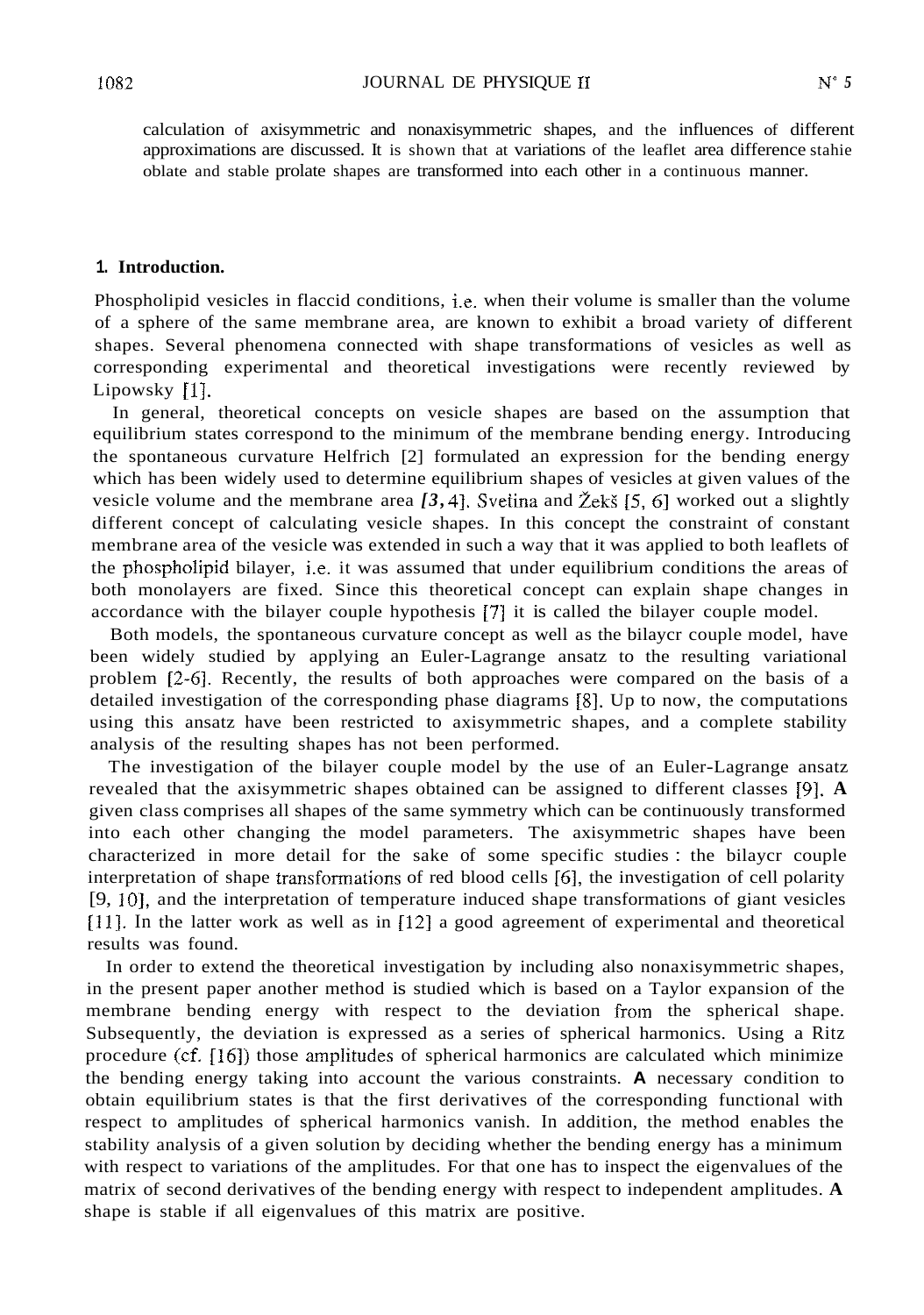Due to the expansion in terms of the displacement from a sphere the method requires to restrict the calculations to nearly spherical shapes. Such a Taylor expansion has been worked out by Helfrich [131 up to the second order terms, and the results have been widely used in the analysis of thermal fluctuations of vesicle shapes [14, 151. In the present work the bending energy as well as the constraints are expanded up to the fourth order terms. Into the subsequent computations all terms of the deviation up to the third order are included. Third order calculations have been carried out before using the spontaneous curvature concept [17, 181. However, in these works only special questions were considered by applying the general equations obtained. Third order terms have been analysed also in **[I91** hut without calculation of equilibrium shapes since the volume was assumed to change due to external pressure changes. Hitherto, the bilayer couple model has not been analysed in this way. Various nonaxisymmetric vesicle shapes were discussed in 117, 191 as well as in *[20,* 211. However, a systematic and explicit determination of equilibrium shapes of any symmetry including a complete analysis of their stability is still lacking.

In the following, vesicle shapes will be considered within the bilayer couple model. Accordingly, for the membrane bending energy the expression given in [6] is used. Equilibrium shapes are calculated by minimizing the bending energy at constant areas of both leaflets of the phospholipid bilayer or, more conveniently, at a constant area of the inner monolayer **(A)** and at a constant difference between the areas of the two layers (AA). Furthermore, the volume *V* of the vesicle is assumed to be constant because water transport through phospholipid membranes is known to be very slow during the relevant times of observing equilibrium shapes.

The paper is organized as follows. In sections 2-4 the general equations for the calculation of nearly spherical shapes of any symmetry are derived. In section 5 a method for the stability analysis is developed. In section 6 the general model equations are specified for axisymmetric shapes. The results of this special case are compared with those of an Euler-Lagrange ansatz in section 7. In section 8 the effects of different approximations of the present method are studied. Subsequently, the model is applied in its general form and nonaxisymmetric shapes are calculated including the analysis of their stability (Sect. 9). In the numerical computations the maximal  $\ell$  -value used in the series of spherical harmonics  $Y_{\ell m}$  is so high that the inclusion of functions  $Y_{\ell_m}$  with higher  $\ell$  would not significantly change the results. Concerning the determination of stable equilibrium shapes the method is, therefore, more general than those used in previous works [17, 18] where only  $\ell = 2$  deformations of the sphere have been considered.

#### **2. The model.**

Equilibrium shapes of phospholipid vesicles are assumed to he characterized by the minimal value of the membrane bending energy

$$
W_b = \frac{1}{2} k_c \int (c_1 + c_2)^2 dA
$$

where  $k_c$  is the membrane bending elastic constant,  $c_1$  and  $c_2$  are the two principal curvatures, and integration is performed over the closed surface of the inner monolayer. The shapes have to fulfil the conditions

$$
A = A_0 \tag{2}
$$

$$
V = V_0 \tag{3}
$$

$$
AA = \Delta A_0 \tag{4}
$$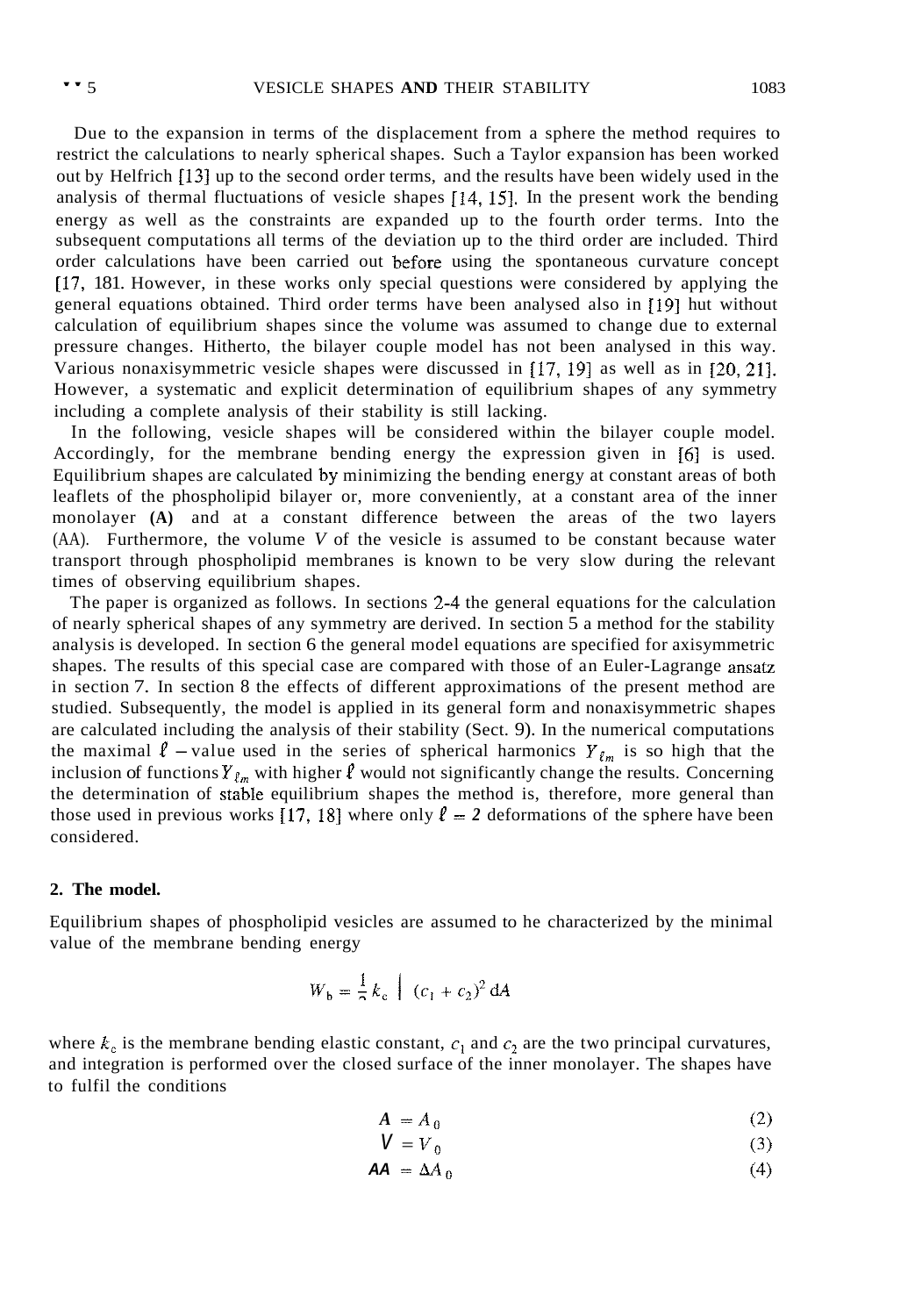i.e. the membrane area  $(A)$ , cell volume  $(V)$  and the difference between the areas of the two membrane leaflets (AA) are considered to be fixed at values A,,  $V_0$ , and  $\Delta A_0$ , respectively. The difference in leaflet areas is given by the formula

$$
AA = h \int (c_1 + c_2) dA
$$
 (5)

where *h* is the distance between the two leaflets (cf. [22]). In equation (5) a second order term with respect to *h* is neglected since the distance between the two monolayers is very small in the relevant length scale.

The closed surface representing the vesicle shape can be described by  $\tilde{r} = \tilde{r}(\vartheta, \varphi)$  using the spherical angles  $\vartheta$  and  $\varphi$  as independent coordinates.  $\tilde{r}$  is the distance between the origin of the coordinate system and the surface of the vesicle. It must be required that  $\tilde{r} = \tilde{r}(\theta, \varphi)$  is a unique function of  $\theta$  and  $\varphi$ .

For the following derivations dimensionless quantities are introduced. The bending energy *(W,)* and the constraints *(A, V* and AA) are normalized relative to those values they would attain if, at the given surface area **A**,, the shape were spherical with radius  $R_s = (Ad4 \pi)^{1/2}$ . This normalization procedure is the same as used in *[6].* The dimensionless model quantities are identified by small letters  $w_b$ ,  $a$ ,  $v$  and  $Aa$ , respectively. Correspondingly, the shape function  $\tilde{r}(\vartheta, \varphi)$  has to be normalized relative to  $R_s$  which yields the dimensionless shape function  $r(\vartheta, \varphi) = \tilde{r}(\vartheta, \varphi)/R_s$ . Obviously, conditions (2)-(4) then read in a dimensionless form as follows :  $a = a$ ,  $= 1$ ,  $v = v_0$  and  $Aa = \Delta a_0$ , respectively.

Taking into account the relations between Cartesian and spherical coordinates as well as the definitions of the coefficients of the first and the second fundamental form of the surface it is possible to express the bending energy, the membrane area, the cell volume as well as the difference between the areas of the two membrane leaflets in terms of  $r$ ,  $\vartheta$  and  $\varphi$ . The resulting equations read in a dimensionless form :

$$
r[\nabla r]^2 + \frac{1}{2} \nabla r \cdot \nabla (\nabla r)^2) \Big|^{2}
$$

$$
r^2 + [\nabla r]^2 \Big| r \sqrt{r^2 + [\nabla r]^2}
$$

$$
a = \frac{1}{4 \pi} \int r \sqrt{r^2 + [\nabla r]^2} d\Omega \tag{7}
$$

$$
v = \frac{1}{4 \pi} \int r^3 d\Omega \tag{8}
$$

$$
\Delta a = \frac{1}{8 \pi} \int \left[ 2 r - \Delta r + \frac{r[\nabla r]^2 + \frac{1}{2} \nabla r \cdot \nabla (\left[ \nabla r \right]^2)}{r^2 + [\nabla r]^2} \right] d\Omega \tag{9}
$$

Integration is performed over the full solid angle  $d\Omega = \sin \vartheta d\vartheta d\varphi$ . The differential operators V and **A** are adopted, respectively, as

$$
\nabla = \left( \frac{\partial}{\partial \vartheta}, \frac{1}{\sin \vartheta} \frac{\partial}{\partial \varphi} \right) \tag{10}
$$

$$
\Delta = \frac{\partial^2}{\partial \vartheta^2} + \frac{\cos \vartheta}{\sin \vartheta} \frac{\partial}{\partial \vartheta} + \frac{1}{\sin^2 \vartheta} \frac{\partial^2}{\partial \varphi^2}
$$
(11)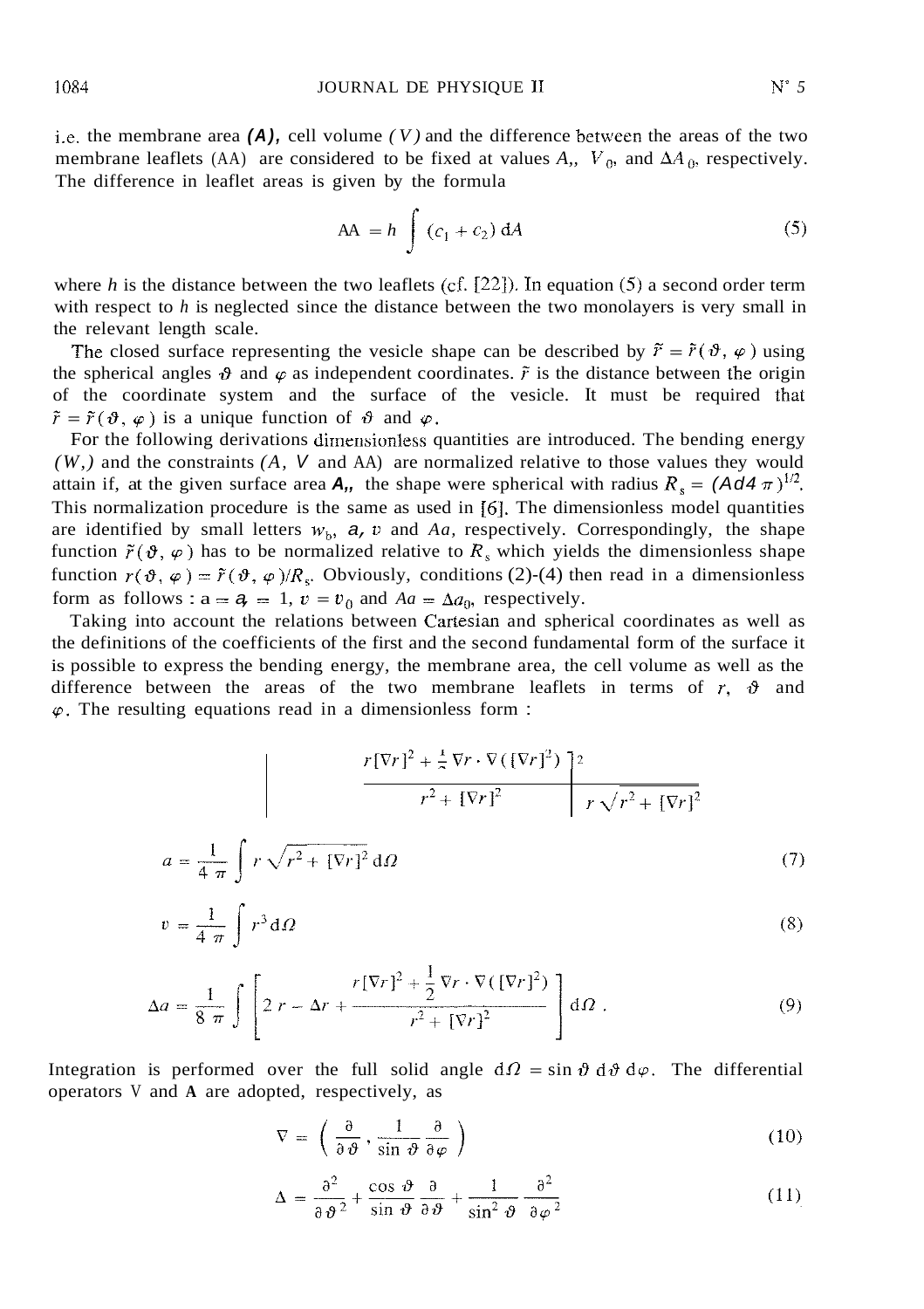The function  $r = r(6, \varphi)$  can be written as the sum of a certain constant  $r_0$  and a function  $u(\vartheta, \varphi)$ :

$$
r(\vartheta, \varphi) = r_0 + u(\vartheta, \varphi) \tag{12}
$$

 $r_0$  is the radius of a sphere which is called the corresponding sphere. Consequently,  $u(\vartheta, \varphi)$  is the deviation from this sphere. For nearly spherical shapes the radius of the corresponding sphere  $r_0$  can always be chosen in such a way that for any values of  $\vartheta$  and  $\varphi$  the displacement  $u(\vartheta, \varphi)$  is much smaller than  $r_0$ . Using relation (12) in equations *(6-9)* and expanding the resulting expressions up to the fourth order in the relative displacement  $u/r_0$  one obtains :

$$
w_{b} = 1 + \frac{1}{16 \pi r_{0}^{4}} \int \left[ -4 r_{0}^{3} \Delta u + 4 r_{0}^{2} u \Delta u + r_{0}^{2} (\Delta u)^{2} + 2 r_{0}^{2} [\nabla u]^{2} - 3 r_{0} u^{2} \Delta u - 2 r_{0} u (\Delta u)^{2} - 4 r_{0} u [\nabla u]^{2} + 2 r_{0} \nabla u \cdot \nabla ([\nabla u]^{2}) + \left\{ 4 u^{3} A u + 3 u^{2} (\Delta u)^{2} + 6 u^{2} [\nabla u]^{2} - 6 u \nabla u \cdot \nabla ([\nabla u]^{2}) - \frac{1}{2} (\Delta u)^{2} [\nabla u]^{2} - A u \nabla u \cdot \nabla ([\nabla u]^{2}) - \frac{7}{2} [\nabla u]^{4} \right\} \right] d\Omega
$$
 (13)

$$
a = r_0^2 + \frac{1}{4 \pi r_0^2} \int \left[ 2 r_0^3 u + r_0^2 u^2 + \frac{1}{2} r_0^2 [\nabla u]^2 + \left\{ -\frac{1}{8} [\nabla u]^4 \right\} \right] d\Omega
$$
 (14)

$$
v = r_0^3 + \frac{3}{4\pi} \int \left[ r_0^2 u + r_0 u^2 + \frac{1}{3} u^3 \right] d\Omega
$$
 (15)

$$
Aa = r_0 + \frac{1}{8 \pi r_0^3} \int \left[ 2 r_0^3 u - r_0^3 \Delta u + r_0^2 [\nabla u]^2 - r_0 u [\nabla u]^2 + \frac{1}{2} r_0 \nabla u \cdot \nabla ([\nabla u]^2) + \right. \\ \left. + \left\{ u^2 [\nabla u]^2 - u \nabla u \cdot \nabla ([\nabla u]^2) - [\nabla u]^4 \right\} \right] d\Omega \tag{16}
$$

The further treatment of fourth order terms (marked by the { ... }-brackets) turned out to be a very complex and extensive procedure. Therefore, the present model is restricted to terms up to the third order in *U,* i.e. all fourth order terms are neglected. Note that in the following any quotation of equations (13-16) refers to the *third order* versions of these equations not taking into account the terms enclosed by curved brackets.

The integrals needed in equations (13.16) can he calculated by expressing the displacement *<sup>U</sup>*as a series of spherical harmonics :

$$
u(\vartheta, \varphi) = \sum_{\ell = 0} \sum_{m = -\ell} U_{\ell m} Y_{\ell m} (\vartheta, \varphi).
$$
 (17)

The inclusion of the term  $U_i$ ,  $Y_i$ , permits to fix the radius  $r_0$  of the corresponding sphere without loosing the dependence of the solutions on a certain constant part of  $r(\theta, \varphi)$ . Here,  $r_0$  is chosen in such a way that the corresponding sphere has the same volume as the vesicle, i.e. in normalized quantities  $r_0 = (v_0)^{1/3}$ .

Since the displacement  $u$  is real the amplitudes have to obey the relation

$$
U_{\ell m}^* = (-1)^m U_{\ell, -m} \t\t(18)
$$

The spherical harmonics  $Y_p$ ,  $(\vartheta, \varphi)$  are expressed by the associated Legendre polynomials  $P_{\ell_m}(\cos 6)$  as

$$
Y_{\ell_m}(\vartheta, \varphi) = \sqrt{\frac{2\,\ell+1}{4\,\pi} \cdot \frac{(\ell-m)!}{(\ell+m)!}} P_{\ell_m}(\cos\vartheta) e^{im\varphi}
$$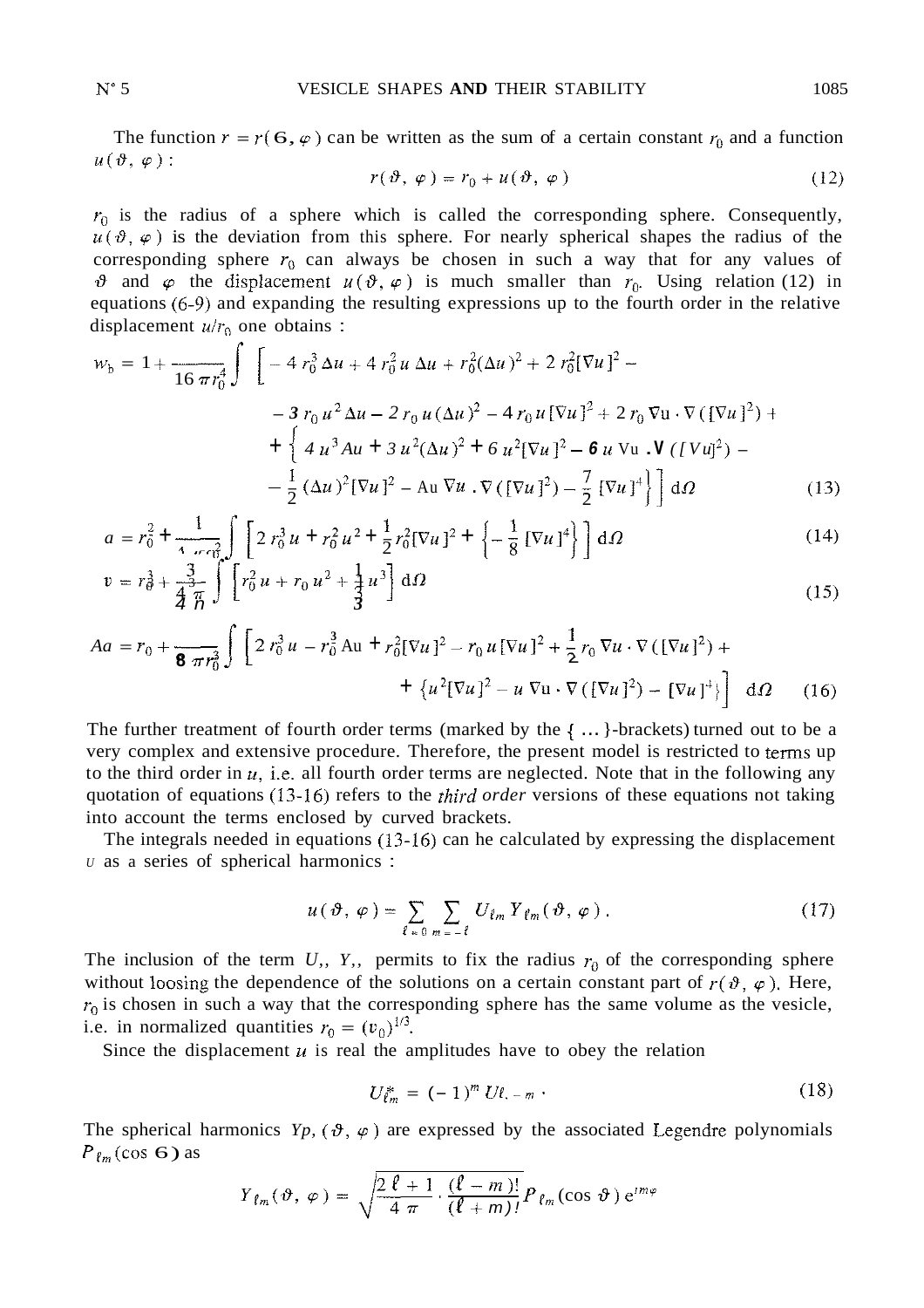$$
w_{h} = \frac{1 + \frac{1}{16} \sum_{\ell=0}^{\infty} \ell(\ell+1) (\ell(\ell+1) - 2) U_{\ell}^{(2)} + \frac{1}{8 \pi r_{0}^{3} \ell_{1} \ell_{2} \ell_{3}} + \frac{1}{8 \pi r_{0}^{3} \ell_{1} \ell_{2} \ell_{3}} \sum_{\ell_{3}} \sum_{\ell_{3}} \ell_{1}(\ell_{1} + 1) \left( -\frac{\ell_{1}(\ell_{1} + 1)}{2} + 1 \right) U_{\ell_{1} \ell_{2} \ell_{3} \ell_{3}}^{(3)} (20)
$$

$$
a = r_0^2 + \frac{2 r_0}{\sqrt{4 \pi}} U_{00} + \frac{1}{4 \pi} \sum_{\ell=0}^{\infty} \left( \frac{\ell (\ell+1)}{2} + 1 \right) U_{\ell}^{(2)} \tag{21}
$$

$$
v = r_0^3 + \frac{3 r_0^2}{\sqrt{4 \pi}} U_{00} + \frac{3 r_0}{4 \pi} \sum_{\ell=0}^{\infty} U_{\ell}^{(2)} + \frac{1}{4 \pi} \sum_{\ell_1} \sum_{\ell_2} \sum_{\ell_3} U_{\ell_1, \ell_2, \ell_3}^{(3)} \tag{22}
$$

$$
\Delta a = r_0 + \frac{1}{\sqrt{4 \pi}} U_{0.0} + \frac{1}{8 \pi r_0} \sum_{\ell=0}^{\infty} \ell (\ell+1) U_{\ell}^{(2)} + \\ + \frac{1}{16 \pi r_0^2} \sum_{\ell_1} \sum_{\ell_2} \sum_{\ell_3} \ell_1 (\ell_1+1) \left( -\frac{\ell_1 (\ell_1+1)}{2} + \ell_2 (\ell_2+1) - 1 \right) U_{\ell_1, \ell_2, \ell_3}^{(3)} \tag{23}
$$

where

$$
U_{\ell}^{(2)} = \sum_{m = -\ell} U_{\ell m} U_{\ell m}^* \tag{24}
$$

$$
U_{\ell_1,\ell_2,\ell_3}^{(3)} = \sum_{m_1=-\ell_1}^{\ell_1} \sum_{m_2=-\ell_2}^{\ell_2} U_{\ell_1,m_1} U_{\ell_2,m_2} U_{\ell_3,m_1+m_2}^* A (\ell_1 \ell_2 \ell_3; m_1 m_2).
$$
 (25)

Coefficients *A* ( $\ell_1 \ell_2 \ell_3$ ;  $m_1 m_2$ ) are given by equation (A2) in the Appendix. Summations in equations *(20-25)* have to be performed under the following conditions :

$$
|\ell_1 - \ell_2| \le \ell_3 \le \ell_1 + \ell_2 \tag{26}
$$

$$
|m_i| \le \ell_i, \quad i = 1, 2 \tag{27}
$$

$$
|m_1 + m_2| \leq \ell_3. \tag{28}
$$

Obviously, the relations (27) and (28) include the conditions  $0 \le \ell_i$  (i = 1, 2, 3) whereas there is no upper limit for the  $l_i$ .

### **3. Position of the coordinate system.**

 $\mathbf{r}$ 

There is no interest in calculating the same equilibrium shape in different reference frames where the various states can be transformed into each other by translation or rotation. Therefore, one has to choose a suitable position for the origin of the coordinate system as well as for the directions of the coordinate axes. This is done here by introducing the following additional requirements :

(i) The mass centre of the vesicle  $(\tilde{x}_m, \tilde{y}_m, \tilde{z}_m)$  is the origin of the coordinate system.

(ii) The z-axis ( $\vartheta = 0$ ) of the Cartesian coordinate system has the same direction as the surface normal at the point  $r(0, \varphi)$ .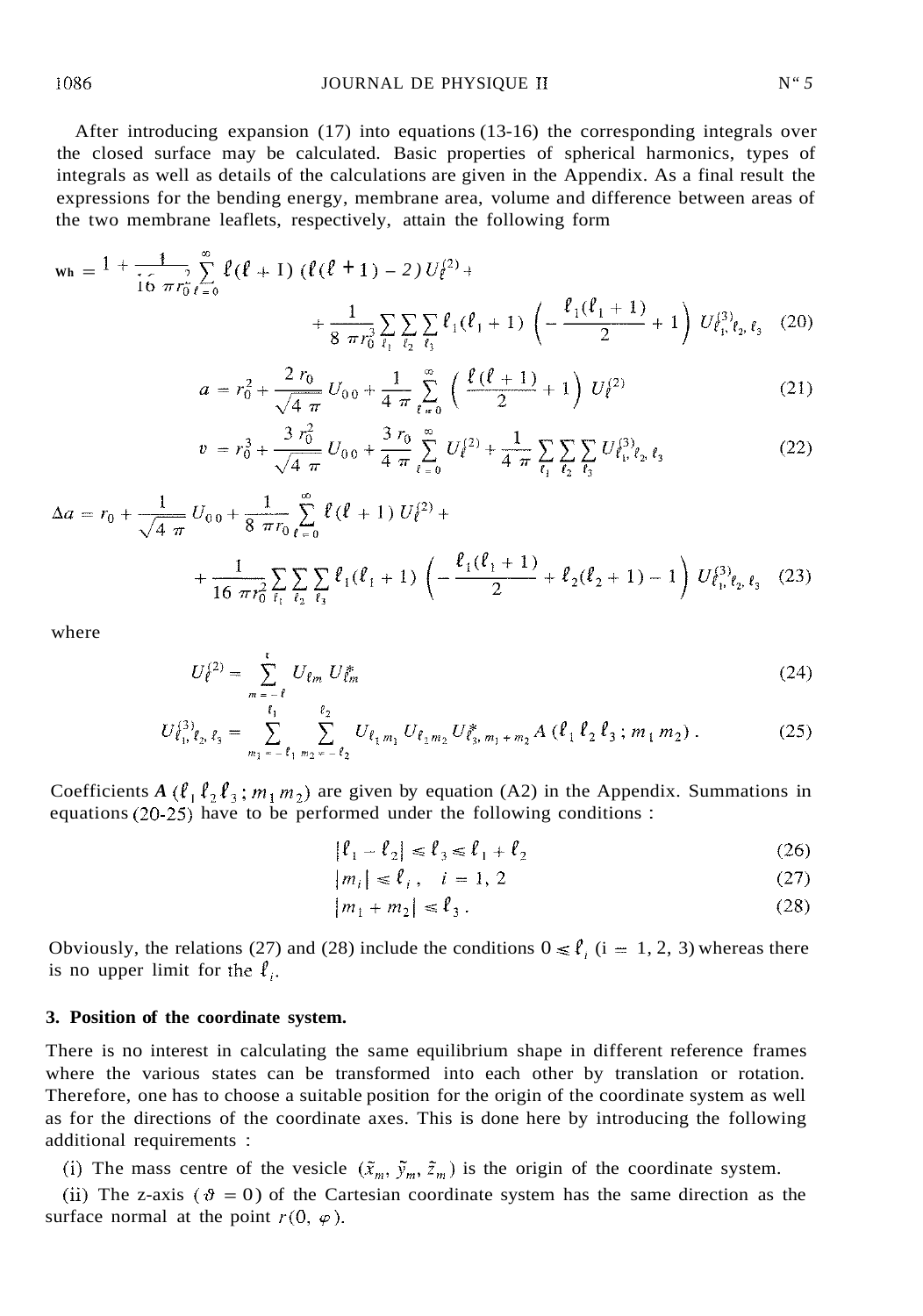(iii) The x-axis ( $4 = \pi/2$ ,  $\varphi = 0$ ) is chosen in such a way that for  $\varphi = 0$  the function  $r(\pi/2, \varphi)$  has an extremum with respect to varying values of  $\varphi$ .

The first requirement yields three conditions which have to be satisfied while minimizing the bending energy :

$$
\pi/2, \varphi = 0
$$
 is chosen in such a way that for  $\varphi = 0$  the function  
num with respect to varying values of  $\varphi$ .  
yields three conditions which have to be satisfied while minimizing  

$$
x_{\tau} = \frac{3}{16 \pi v_0} \int_{0}^{\infty} (r_0 + u)^4 \sin 4 \cos \varphi d\Omega = 0
$$
 (29)

$$
y_m = \frac{3}{16 \pi v_0} \int (r_0 + u)^4 \sin 4 \sin \varphi d\Omega = 0
$$
 (30)

$$
z_m = \frac{3}{16 \pi v_0} \int (r_0 + u)^4 \cos \vartheta \, d\Omega = 0 \,. \tag{31}
$$

Equations (29-31) were transformed into a dimensionless form by the above mentioned normalization procedure. Correspondingly, the dimensionless coordinates of the mass centre<br>of the vesicle are defined as follows:  $x = \tilde{z}/R$ ,  $y = \tilde{y}/R$ , and  $z = \tilde{z}/R$ . Taking into of the vesicle are defined as follows :  $x_m = \tilde{x}_m/R_s$ ,  $y_r = \tilde{y}_m/R_s$  and  $z_m = \tilde{z}_m/R_s$ . Taking into account only terms up to the third order in the deviation  $u$  the various integrals in equations  $(29-31)$  are calculated after the introduction of spherical harmonics (Eq. (17)). The results are also given in the Appendix (Eqs. (A18-A27)).

The second requirement is identical with the condition

$$
\frac{\partial r(\vartheta, \varphi)}{\partial \vartheta}\bigg|_{\vartheta = 0} = \frac{\partial u(\vartheta, \varphi)}{\partial \vartheta}\bigg|_{\vartheta = 0} = 0 \tag{32}
$$

which must be fulfilled at the surface point  $r(4 = 0, \varphi)$  for any value of  $\varphi$ . After introducing the expansion (17) as well as the definition (19) the derivatives of the associated Legendre polynomials with respect to  $\vartheta$  have to be calculated for  $4 = 0$ . It can easily be proved that these derivatives assume the following values :

$$
\frac{\partial P_{\ell_m}(\cos 4)}{\partial \vartheta}\Big|_{\vartheta=0} = \begin{cases} \frac{1}{2} & \text{if } m=-1\\ -\frac{\ell(\ell+1)}{2} & \text{if } m=1\\ 0 & \text{else} \end{cases}
$$
(33)

Using this property together with relation (18) and considering the real and the imaginary part of the resulting expression separately one obtains from equation (32) the following two constraints :

$$
s_1 = \sum_{\ell=1}^{\infty} \sqrt{\frac{2\,\ell+1}{4\,\pi}\,\ell\,(\ell+1)}\,\left(U_{\ell 1} + U_{\ell 1}^*\right) = 0\tag{34}
$$

$$
s_2 = i \sum_{\ell=1}^{\infty} \sqrt{\frac{2\,\ell+1}{4\,\pi} \,\ell\,(\ell+1)} \,(U_{\ell 1} - U_{\ell 1}^*) = 0 \tag{35}
$$

The third requirement yields the condition

$$
\frac{\partial r(\vartheta,\varphi)}{\partial \varphi}\bigg|_{\vartheta=\frac{\pi}{2},\varphi=0} = \frac{\partial u(\vartheta,\varphi)}{\partial \varphi}\bigg|_{\vartheta=\frac{\pi}{2},\varphi=0} = 0.
$$
 (36)

Using equations (17) and (19) and taking into account the relations between  $P_{\ell_m}$  and  $P_{\ell}$  – **,** as well as equation (18) one obtains the constraint :

$$
s_3 = i \sum_{\ell=1}^{\infty} \sum_{m=1}^{\ell} m \sqrt{\frac{2\,\ell+1}{4\,\pi} \cdot \frac{(\ell-m)!}{(\ell+m)!}} P_{\ell m}(0) \, (U_{\ell m} - U_{\ell m}^*) = 0 \tag{37}
$$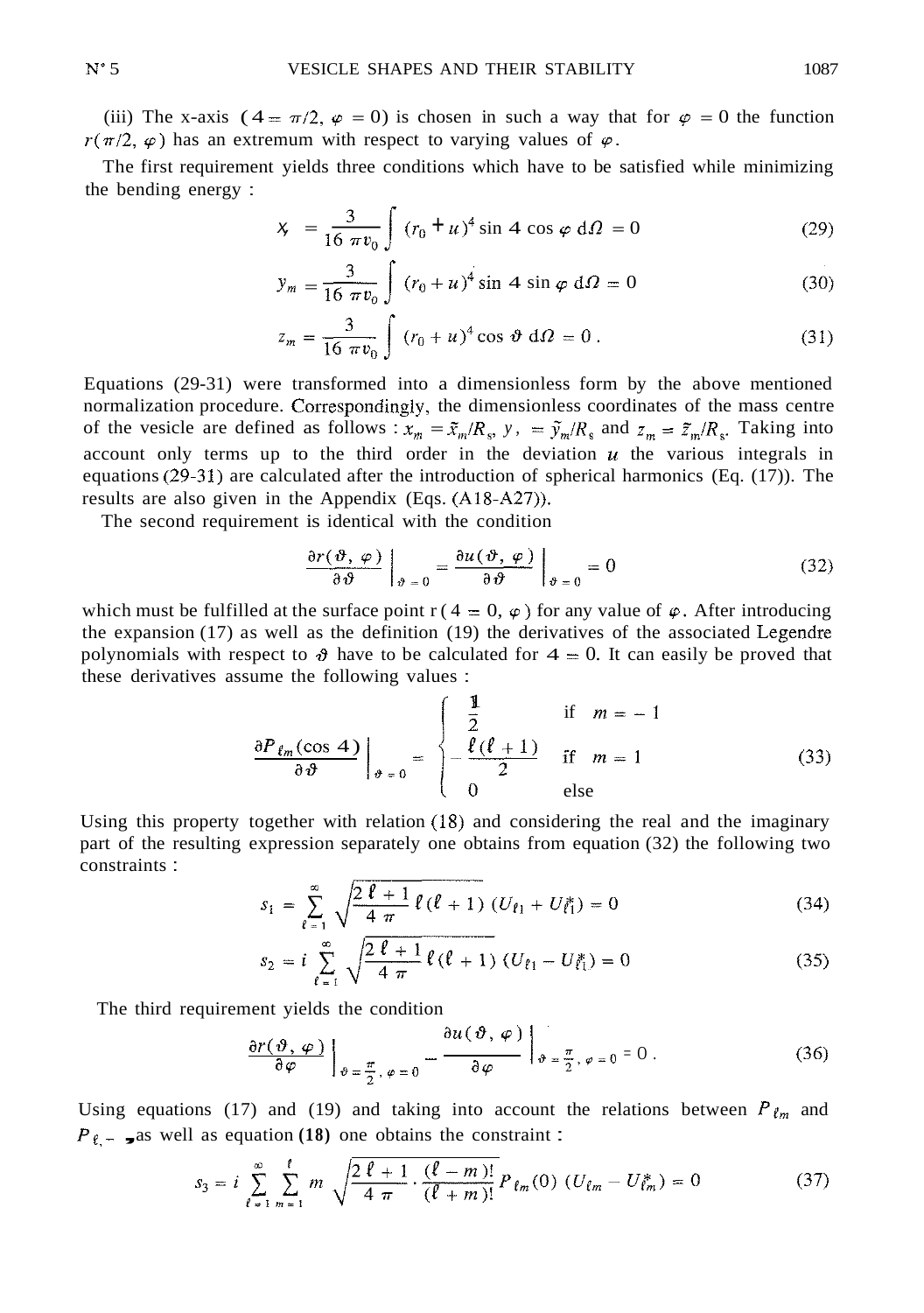# **4. Calcutation of equilibrium shapes.**

The shape of a vesicle can be determined by minimizing the following function containing the bcnding energy and all constraints in a dimensionless form

$$
g = w_b + \lambda_a (a - 1) + \lambda_v (v - v_0) + \lambda_A (\Delta a - \Delta a_0) +
$$
  
+  $\lambda_x \mathbf{x} + \lambda_y y_m + \Delta z_m + \lambda_{s_1} s_1 + \Delta_{s_2} s_2 + \lambda_{s_3} s_3$ . (38)

The A's are Lagrange multipliers associated with the nine quantities which are fixed by the constraints. Replacing  $w_b$ , *a*, *u*, Aa,  $x_m$ ,  $y_m$ ,  $z_m$ ,  $s_1$ ,  $s_2$  and  $s_3$  in equation (38) by the corresponding expressions given in equations (20-25), (29-31) (together with (AI8-A27), cf. Appendix, and neglecting the  $u^4$ -term), (34), (35) and (37), g may be written as a function of the amplitudes  $U_{\ell m}$  as well as of the nine Lagrange multipliers. According to Ritz' procedure, at equilibrium partial derivatives of g with respect to these unknown variables must vanish. This yields a system of equations from which the amplitudes and the values of Lagrange multipliers can be obtained. Since this equation system is nonlinear its solutions can not be calculated explicitely but may be obtained numerically, for example, by the use of Newton's method.

For numerical computations it is more convenient to use real amplitudes of spherical harmonics instead of the complex ones. This is possible because all quantities necessary to determine the equilibrium shapes are real. In this work real amplitudes  $X_{\ell,m}^r$  and  $X_{\ell m}^{i}$  are introduced by the following substitution :

$$
U_{\ell m} = \begin{cases} \sqrt{\frac{4 \pi}{2 \ell + 1}} X_{\ell m} & \text{if } m = 0\\ \sqrt{\frac{4 \pi}{2 \ell + 1}} (X_{\ell m} + i X_{\ell m}) & \text{if } m \neq 0 \end{cases}
$$
 (39)

Taking into account equation (18) one obtains for *m* # 0 the following relations between the real amplitudes :

$$
X_{\ell,-m}^r = (-1)^m X_{\ell m}^r \tag{40}
$$

$$
X_{\ell,-m}^{i} = (-1)^{m} X_{\ell m}^{i}
$$
\n
$$
(41)
$$

It can easily be proved that using equation (39) all expressions containing complex amplitudes  $U_{\ell_m}$  may be rewritten in such a way that only real amplitudes appear and the imaginary parts of all expressions vanish.

After all, the method to describe nearly spherical vesicle shapes is complete. Numerical computations require a restriction to a finite number of spherical harmonics which means that the infinite series of spherical harmonics has to be cut at an appropriately chosen maximal value  $\ell_{\text{max}}$ . The numerical problem is then to determine the values of  $(\ell_{\text{max}} + 1)^2$  unknown amplitudes together with nine unknown Lagrange multipliers.

#### **5. Stability analysis.**

A shape obtained as described above is stable if the extremum of the bending energy is a minimum with respect to variations of the amplitudes of spherical harmonics. Since this extremum was calculated in the presence of constraints it is necessary to distinguish between dependent and independent variables. From the whole set of amplitudes the dependent ones can be chosen arbitrarily but taking into account that their number is fixed by the number of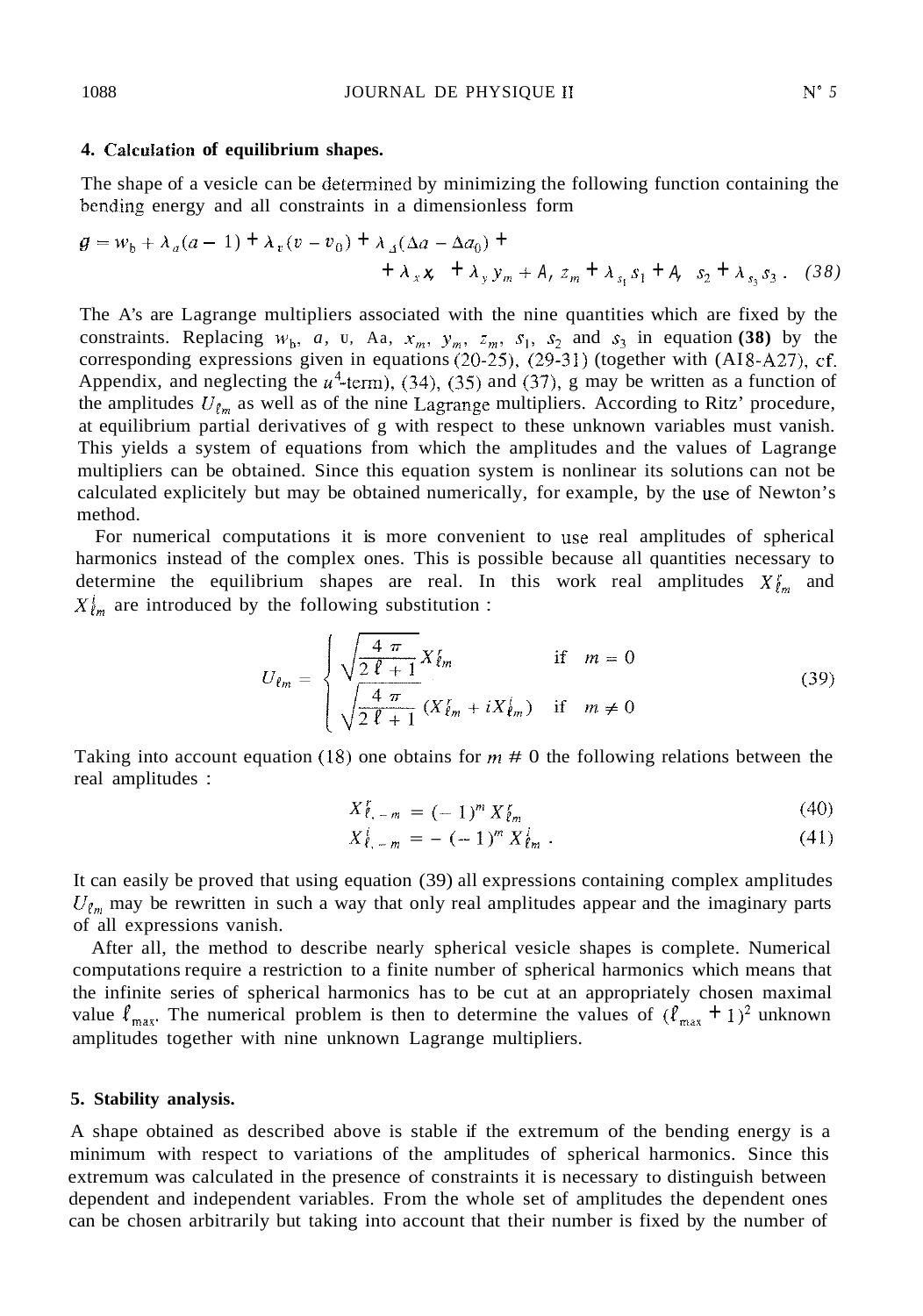constraints, and that the matrix of derivatives of the constraints with respect to dependent variables must be regular. Let *n* denote the total number of amplitudes and  $m (0 \le m < n)$  the number of dependent ones. Then independent and dependent amplitudes may be represented by the components  $x_i$  (i = 1, ...,  $n - m$ ) and  $y_k$  ( $k = 1, ..., m$ ) of vectors **x** and **y**, respectively. The functional dependence of the bending energy on amplitudes shall be denoted by  $f(x, y)$ . Taking into consideration the relations given by the constraints one may write

$$
f^*(\mathbf{x}) = f(\mathbf{x}, \mathbf{y}(\mathbf{x})). \tag{42}
$$

An extremum of  $f^*$  is a minimum if all eigenvalues of the matrix of second derivatives of  $f^*$  with respect to independent variables,  $\partial^2 \tilde{f}^* / \partial x_i \partial x_j$  (*i*, *j* = 1, ..., *n* - *m*), are positive. The elements of this matrix may he determined in the following way. First and second derivatives of  $f^*$  with respect to independent variables  $x_i$  and  $x$ ,  $(i, j = 1, ..., n - m)$  read

$$
\frac{\partial f^*}{\partial x_i} = \sum_{k=1}^m \frac{\partial f}{\partial y_k} \cdot \frac{\partial y_k}{\partial x_i} + \frac{\partial f}{\partial x_i}
$$
\n
$$
\frac{\partial^2 f^*}{\partial x_i \partial x_j} = \sum_{k=1}^m \frac{\partial f}{\partial y_k} \cdot \frac{\partial^2 y_k}{\partial x_i \partial x_j} + \sum_{k=1}^m \sum_{\ell=1}^m \frac{\partial^2 f}{\partial y_k \partial y_\ell} \cdot \frac{\partial y_k}{\partial x_i} \cdot \frac{\partial y_\ell}{\partial x_j} + \sum_{\ell=1}^m \left( \frac{\partial^2 f}{\partial y_k \partial x_i} \cdot \frac{\partial y_k}{\partial x_j} + \frac{\partial^2 f}{\partial y_k \partial x_j} \cdot \frac{\partial y_k}{\partial x_j} + \frac{\partial^2 f}{\partial x_i \partial x_j} \cdot \frac{\partial y_k}{\partial x_i} \right) + \frac{\partial^2 f}{\partial x_i \partial x_j} \cdot (44)
$$
\n(43)

First and second derivatives of dependent variables with respect to independent ones are still unknown since the nonlinearities of the constraints (Eqs. (21-23) and (29-31)) do not allow an explicit formulation of the dependences  $y_k(x_i)$ . Their values can be obtained, however, by implicit differentiation of the equations of the constraints with respect to independent variables. From that one obtains in a first step for each  $x_i$   $(i = 1, ..., n - m)$  a system of linear equations to determine the values of  $\partial y_k/\partial x_i$  ( $k = 1, ..., m$ ). Repeated implicit differentiation of the corresponding equations yields systems of linear equations for the calculation of the values of all derivatives  $\partial^2 y_k/\partial x_i \partial x_j$  which then may be used in equation (44). A vesicle shape is stable if the extremum of  $f^*$  is a minimum, i.e. if all eigenvalues of the matrix  $\partial^2 f^* / \partial x_i \partial x_j$  are positive.

#### **6. Specifieation of the model for the axisymmetric case.**

The numerical treatment of the general method developed above is rather extensive and by far not trivial. Corresponding computations are much simpler for axisymmetric shapes than for shapes of arbitrary symmetry. The main reason is that axisymmetric shapes may be characterized by a relatively low number of amplitudes of spherical harmonics. If the maximal I?-value used in the computations is denoted by  $\mathbb{I}$ , one has to calculate in the general case  $(\ell_{\text{max}} + 1)^2$  unknown amplitudes whereas for axisymmetric shapes this number is reduced to  $\mathbb{I}$ , + 1. Since in the axisymmetric case the coordinate system is fixed by preventing its shift along the symmetry axis the number of corresponding constraints is also reduced. Therefore, the restriction to axisymmetric vesicle shapes provides a relatively simple opportunity to study the method described above. An even more compelling argument for testing this model first by considering only axisymmetric shapes is that in this case the results can be compared with those obtained before by solving a system of Euler differential equations [6, 81. The latter method permits to calculate axisymmetric vesicle shapes without the approximations used by the former approach. Consequently, it is possible to evaluate the effects of the approximations of the method presented here and, therefore, its validity by comparing both methods in the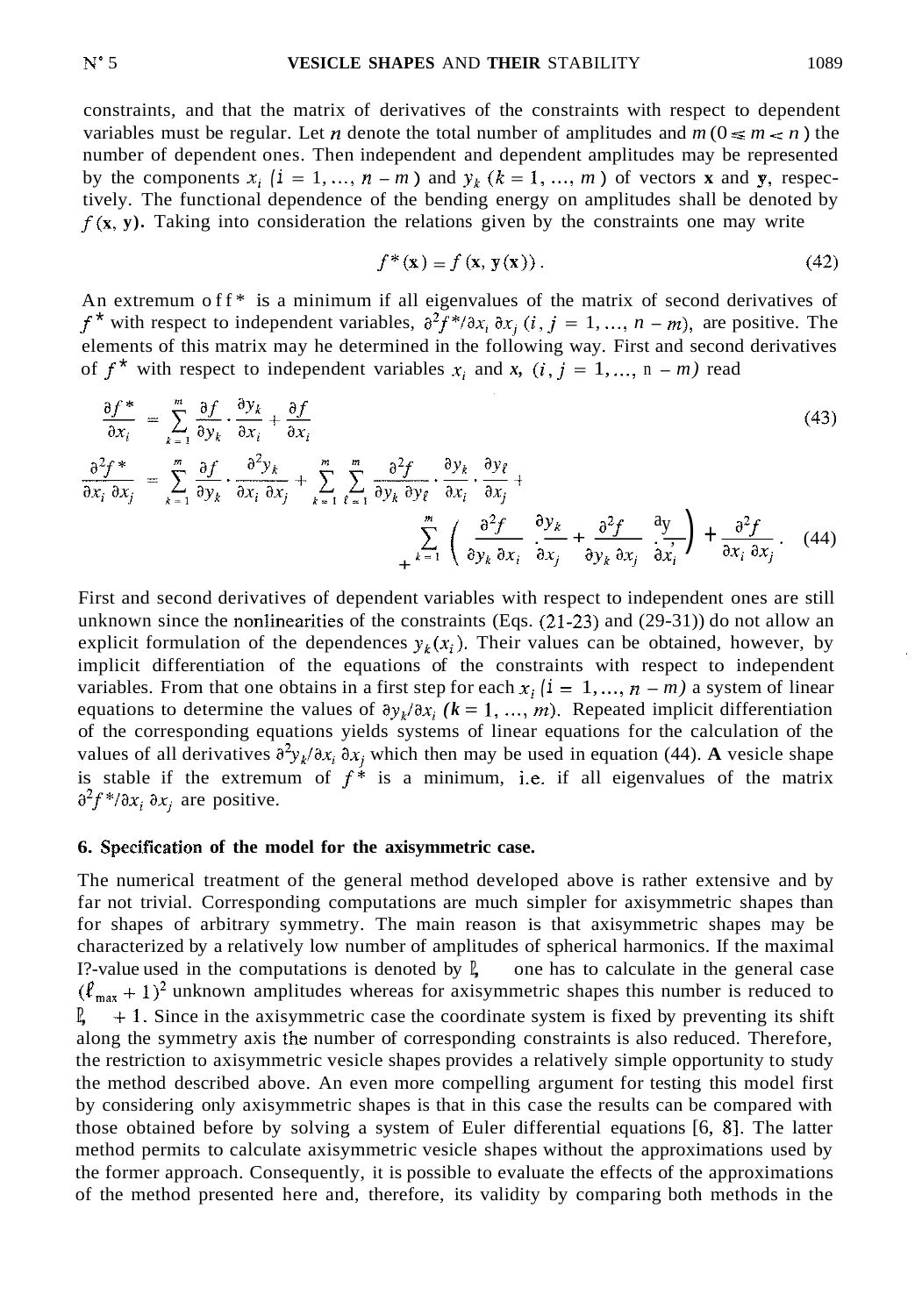special case of axisymmetric shapes. In this section the general expressions derived above are written for this special case.

For axisymmetric shapes the deviation *u* from the corresponding sphere depends only on the azimuthal angle 4 and can be expressed by the Legendre polynomials  $P_{\ell}(\cos 4)$  as

$$
u(\vartheta) = \sum_{\ell=0}^{\ell_{\max}} X_{\ell} P_{\ell}(\cos \vartheta)
$$
 (45)

where the notation  $X_{\ell}$  has been introduced for the amplitudes  $X'_{\ell}$  defined in (39). Amplitudes describing nonaxisymmetric features of the vesicle shapes must vanish :

$$
U\hspace{-.67em}\mathbf{D} = 0 \quad \text{if} \quad m \neq 0. \tag{46}
$$

The following expressions used in equations (20-23) read in the axisymmetric case (cf Eqs. (24) and *(25))* :

$$
U_{00} = \sqrt{4 \pi} X_0 \tag{47}
$$

$$
U_{\ell}^{(2)} = \frac{4 \pi}{2 \ell + 1} X_{\ell}^{2} \tag{48}
$$

$$
U_{\ell_1,\ell_2,\ell_3}^{(3)} = \frac{4\pi}{2\,\ell_3+1}\,C\,(\ell_1\,\ell_2\,\ell_3\,;\,0\,0)^2\,X_{\ell_1}\,X_{\ell_2}\,X_{\ell_3}\,. \tag{49}
$$

The  $C(\ell_1 \ell_2 \ell_3; 0 \, 0)$  are Clebsch-Gordan coefficients (cf. [23]). For the summation indices condition (26) must hold, whereas the relations (27) and (28) yield the condition

$$
0 \le \ell_i \le \ell_{\max} \qquad (i = 1, 2, 3). \tag{50}
$$

The requirement that the mass centre of an axisymmetric vesicle is the origin of the coordinate system is satisfied if  $z_m$  defined in equation (31) becomes zero. Introducing the amplitudes  $X_{\ell}$  the integrals needed in equation (31) (cf. (A20), (A23) and (A26)) can be rewritten, so that one obtains :

$$
z_{m} = \frac{r_{0}}{v_{0}} \left[ r_{0}^{2} X_{1} + 9 r_{0} \sum_{\ell=1}^{\ell_{\text{max}}} \frac{\ell}{(2 \ell - 1) (2 \ell + 1)} X_{\ell - 1} X_{\ell} + 3 \sum_{\ell_{1}} \sum_{\ell_{2}} \sum_{\ell_{3}} \frac{X_{\ell_{1}} X_{\ell_{2}} X_{\ell_{3}}}{2 \ell_{3} + 1} \times \right] \times \left( \frac{\ell_{3} + 1}{2 \ell_{3} + 3} C \left( \ell_{1} \ell_{2} \ell_{3} + 1 ; 00 \right)^{2} + 2 \ell_{3}^{\ell} \rightarrow C \left( \ell_{1} \ell_{2} \ell_{3} - 1 ; 00 \right)^{2} \right) \right]. \tag{51}
$$

The summation indices  $\ell_i$  ( $i = 1, 2, 3$ ) have to fulfil the condition (50). Furthermore, the Clebsch-Gordan coefficients C ( $\ell_1 \ell_2 \ell$ ; 00) with  $\ell = \ell_3 - 1$  or  $\ell = \ell_3 + 1$  are zero if one of the relations

$$
|\ell_1 - \ell_2| \le \ell \le \ell_1 + \ell_2 \tag{52}
$$

$$
0 \le \ell \tag{53}
$$

is not satisfied.

rotation of the coordinate system  $(Eqs. (34), (35)$  and  $(37))$  are always fulfilled. Obviously, for axisymmetric shapes the three conditions introduced in order to prevent a

function Corresponding to equation **(38)** axisymmetric shapes are calculated minimizing the

$$
g = w_b + \lambda_a (a - 1) + \lambda_v (v - v_0) + \lambda_A (Aa - Aa) + \lambda_z z_m.
$$
 (54)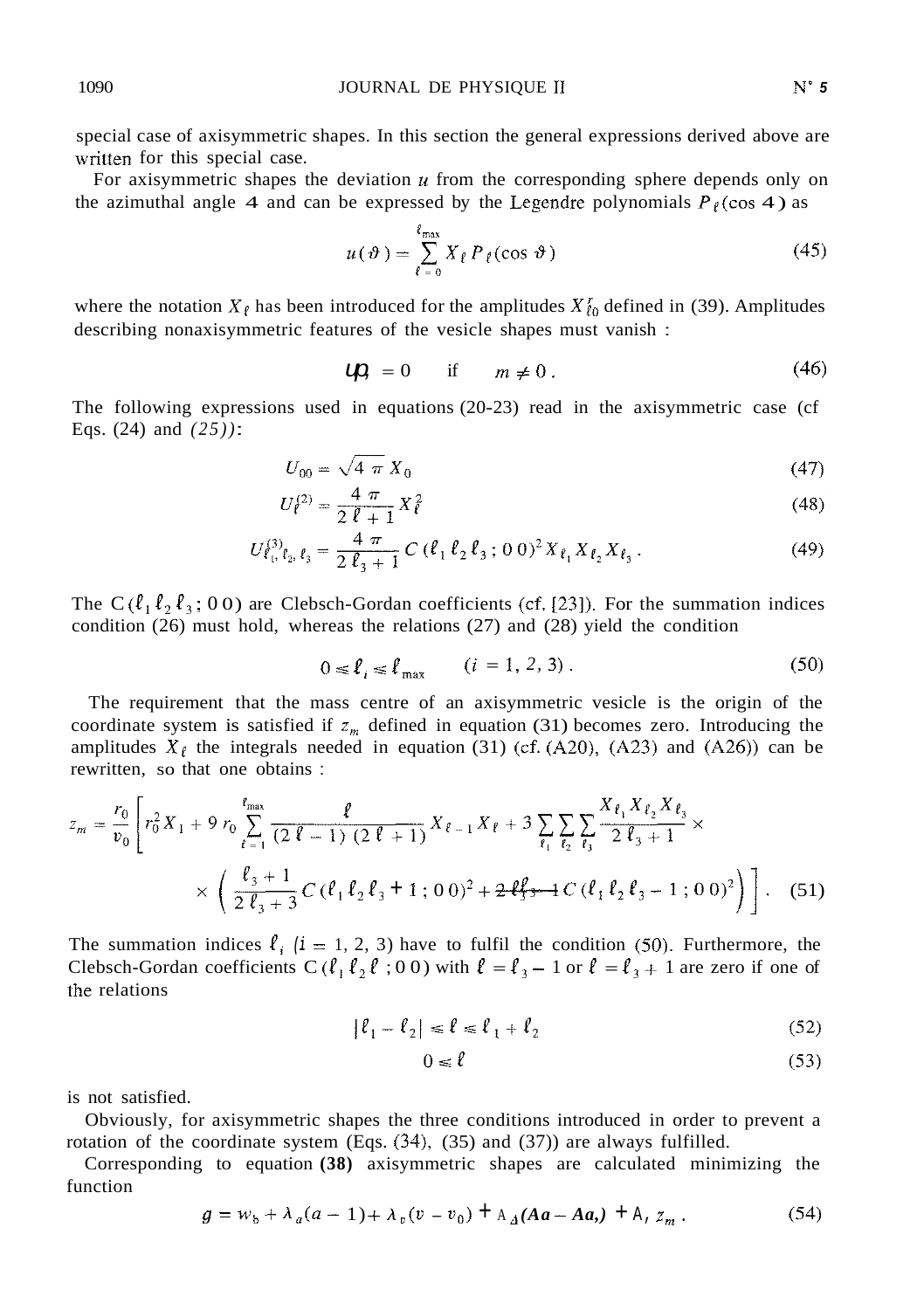After substituting  $w_b$ , *a*, *v*,  $\Delta a$  and  $z_m$  in equation (54) by the corresponding expressions extrema of g are determined for vanishing values of the first derivatives of g with respect to the amplitudes  $X_0, X_1, ..., X_{\ell_{\text{max}}}$  as well as to the Lagrange multipliers  $A_n$ ,  $\lambda_{v_n}$ ,  $\lambda_n$ , and  $\lambda$ . The resulting system of nonlinear equations for the calculation of amplitudes and Lagrange multipliers is solved by the use of Newton's method. The stability of the shapes is determined as described in section 5.

## **7. Results of the axisymmetric case.**

In the foIlowing the results of the calculation of axisymmetric vesicle shapes by the use of the model equations specified in the previous section will be presented. In order to evaluate the accuracy of the model, these results are compared with those obtained before by another method described in *[6].* By the latter method axisymmetric equilibrium shapes are determined on the basis of an Euler-Lagrange ansatz, i.e. without the approximations used in the model presented here. In order to distinguish between these two different approaches they are called in the following the *third order method* and the *Euler method,* respectively. The aim of this paper is to investigate in detail the *third order method*. Therefore, it is of special interest whether this method can reproduce the main features of the axisymmetric shapes obtained by the *Euler method* (cf. *[6,* 81).

First, several results obtained by the *Euler method* shall be shortly repeated and explained. Figure 1 shows the membrane bending energy of equilibrium shapes for various normalized values of the difference of monolayer areas  $\Delta a_0$  at the relative volume  $v_0 = 0.95$ . (Note that the same normalization procedure was used in both approaches, i.e. in the *Euler method* as well as in the *third order method.)* Each point of the curves of figure 1 corresponds to a shape of extremal bending energy determined by the *Euler method.* Obviously, all these shapes can be assigned to various classes. Shapes are considered to belong to the same class if they can be transformed into each other by continuous transitions through equilibrium shapes, and if they are characterized by the same symmetry properties. Five different classes of shapes are shown in figure 1 where they are denoted by Roman numbers.



calculated by the *Euler. method* as functions of the relative leaflet area difference Aa, for  $v_0 = 0.95$ . I-V : different classes of shapes. M<sub>1</sub> and M<sub>2</sub> : minima of  $w_b$  belonging to the classes II and IV, respectively, of mirror symmetric shapes.  $S_i$  and  $S_2$ : symmetry breaking points. Points a-g correspond to the shapes shown in figure 2A.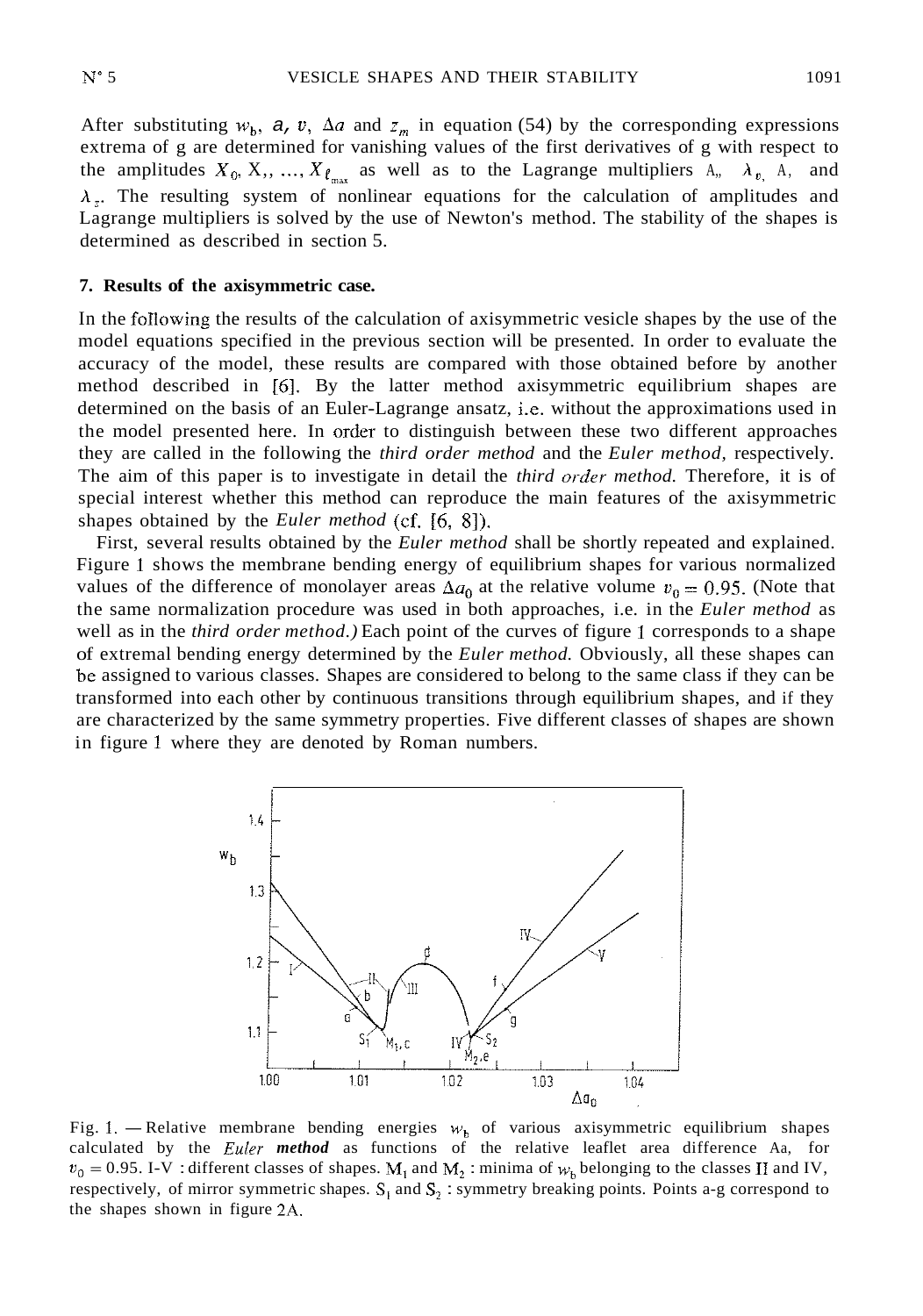Shapes of the oblate class I1 as well as of the prolate class IV are characterized by a mirror symmetry with respect to their equatorial plane (cf. Fig. 2A ; b, c, e and **f).** As shown in figure **1** these two classes contain the shapes for which, at the given volume, the energy  $w_b(\Delta a_0)$  attains one of the local minima denoted by M, and M<sub>2</sub>, respectively. At the points  $S_1$  and  $S_2$  of the classes II and IV new branches appear which correspond to non-mirror symmetric shapes belonging to the classes I and V, respectively (cf. Fig. 2A, a and g). Accordingly,  $\overline{S}_1$  and  $S_2$  are called symmetry breaking points. Obviously, at the same  $\Delta a_0$ -values the shapes of the classes **I** and V have lower energies than the corresponding shapes of the classes II and IV, respectively. Shapes of classes I and II as well as of classes IV and V are continuously transformed into each other passing the symmetry breaking points  $S_1$  and  $S_2$ , respectively. The shapes of the intermediate class III are non-mirror symmetric (cf. Fig. 2A, d). They involve on the left-hand side of the corresponding curve (Fig. 1) the characteristics of oblate shapes and on the right-hand side the characteristics of prolate ones. The behaviour of the  $w_b(\Delta a_0)$ -curve of class III at its ends is still unclear because of numerical difficulties.



related shapes obtained by the *third order method* (B) **for** points a-g in figures 1 and *3,* respectively. The shapes b and **f** of (B) have been shown by the *third order method* to be unstable.

Let us compare the results of the *Euler method* with those of the *third order method* where in the computations the expansion in spherical harmonics is cut at  $\ell_{\text{max}} = 10$ . For that the results of the latter method are depicted in figure 3 using the analogous  $w<sub>b</sub>(\Delta a_0)$ -plot as in figure 1. The values of amplitudes as well as of Lagrange multipliers of several solutions belonging to different classes in figure **3** are listed in table **I.** The corresponding shapes and the related shapes obtained by the *Euler method* are shown in figures 2B and 2A, respectively.

Obviously, the results obtained by the two methods are almost identical. The comparison of figures 1 and 3 shows that at the relative volume  $v_0 = 0.95$  these two approaches yield principally the same  $w_h(\Delta a_0)$ -dependence of an axisymmetric vesicle. Both approaches classify the calculated shapes in the same way, and the corresponding classes of shapes have the same symmetry properties. The mirror symmetry of the shapes of the classes II and IV (cf. Fig. 2B ; b, c, e and f) is reflected in the zero values of the coefficients  $X_{\ell}$  with odd numbers of  $\ell$  (Tab. I). In addition, for these shapes the Lagrange multiplier  $\lambda_2$  is zero since the requirement that the mass centre of the vesicle is the origin of the coordinate system is identically fulfilled.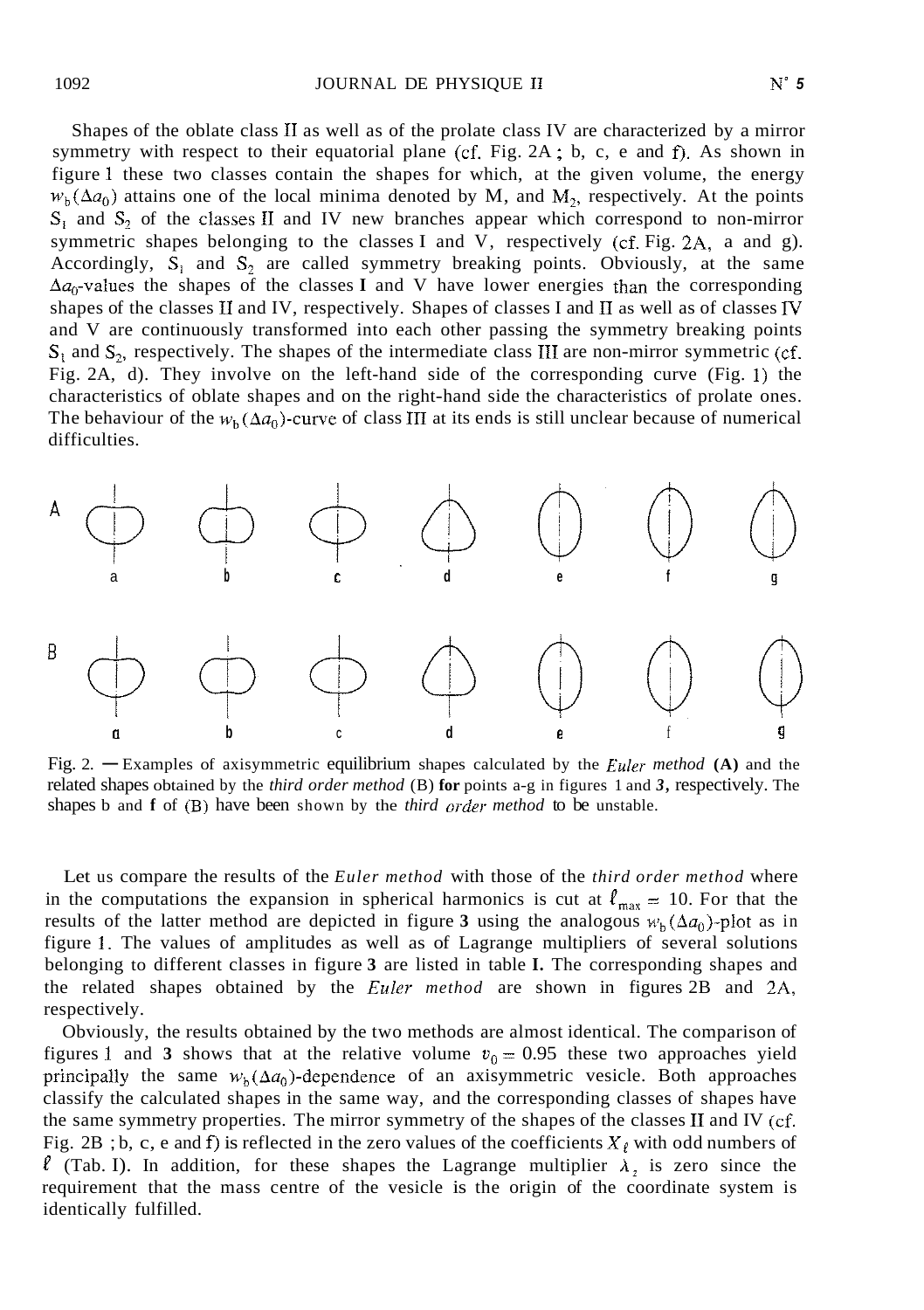

*third order method* ( $\ell_{\text{max}} = 10$ ) as functions of the relative leaflet area difference  $\Delta a_0$  for  $v_0 = 0.95$ . Broken lines indicate unstable shapes. Points a-g correspond to the shapes shown in figure 2B. For all other notations cf. figure **1.** 

| Fig. 3. — Relative membrane bending energies $wb$ of axisymmetric equilibrium shapes calculated by the<br>third order method ( $\ell_{\text{max}} = 10$ ) as functions of the relative leaflet area difference $\Delta a_0$ for $v_0 = 0.95$ .<br>Broken lines indicate unstable shapes. Points a-g correspond to the shapes shown in figure 2B. For all<br>other notations cf. figure 1.<br>Table <b>I.</b> — Relative differences of monolayer areas Aa,, relative bending energies $wb$ ,<br>amplitudes $X_{\ell}$ and Lagrange multipliers for the solutions corresponding to points a-g in<br>figure 3. The corresponding shapes are shown in figure 2B. |           |           |           |           |           |           |           |  |  |
|---------------------------------------------------------------------------------------------------------------------------------------------------------------------------------------------------------------------------------------------------------------------------------------------------------------------------------------------------------------------------------------------------------------------------------------------------------------------------------------------------------------------------------------------------------------------------------------------------------------------------------------------------------------|-----------|-----------|-----------|-----------|-----------|-----------|-----------|--|--|
|                                                                                                                                                                                                                                                                                                                                                                                                                                                                                                                                                                                                                                                               |           |           |           |           |           |           |           |  |  |
| $\Delta a_0$                                                                                                                                                                                                                                                                                                                                                                                                                                                                                                                                                                                                                                                  | 1.0120    | 1.0120    | 1.8135    | 1:8176    | 1.0244    | 1.0300    | 1.0300    |  |  |
| $w_{\rm b}$                                                                                                                                                                                                                                                                                                                                                                                                                                                                                                                                                                                                                                                   | 1.1427    | 1.1581    | 1.1057    | 1.2052    | 1.0892    | 1.1141    | 1.1004    |  |  |
| $X_0$                                                                                                                                                                                                                                                                                                                                                                                                                                                                                                                                                                                                                                                         | $-0.0141$ | $-0.0147$ | $-0.0160$ | $-0.0069$ | $-0.0174$ | $-0.0140$ | $-0.0146$ |  |  |
| $\boldsymbol{X}_1$                                                                                                                                                                                                                                                                                                                                                                                                                                                                                                                                                                                                                                            | $-0.0204$ | 0.0000    | 0.0000    | 0.0037    | 0.0000    | 0.0000    | $-0.0157$ |  |  |
| $\boldsymbol{X}_2$                                                                                                                                                                                                                                                                                                                                                                                                                                                                                                                                                                                                                                            | $-0.2565$ | $-0.2720$ | $-0.2825$ | $-0.0441$ | 0.2844    | 0.2452    | 0.2483    |  |  |
| $X_3$                                                                                                                                                                                                                                                                                                                                                                                                                                                                                                                                                                                                                                                         | $-0.0898$ | 0.0000    | 0.0000    | 0.2111    | 0.0000    | 0.0000    | 0.0668    |  |  |
| $\boldsymbol{X}_4$                                                                                                                                                                                                                                                                                                                                                                                                                                                                                                                                                                                                                                            | $-0.0137$ | $-0.0499$ | 0.0280    | 0.0223    | 0.0460    | 0.0870    | 0.0617    |  |  |
| $X_5$                                                                                                                                                                                                                                                                                                                                                                                                                                                                                                                                                                                                                                                         | 0.0024    | 0.0000    | 0.0000    | $-0.0024$ | 0.0000    | 0.0000    | 0.0322    |  |  |
| $X_6$                                                                                                                                                                                                                                                                                                                                                                                                                                                                                                                                                                                                                                                         | 0.0017    | $-0.0041$ | $-0.0045$ | 0.0151    | 0.0121    | 0.0397    | 0.0248    |  |  |
| $X_7$                                                                                                                                                                                                                                                                                                                                                                                                                                                                                                                                                                                                                                                         | 0.000'7   | 0.0000    | 0.0000    | 0.0043    | 0.0000    | 0.0000    | 0.0153    |  |  |
| $X_{\,8}$                                                                                                                                                                                                                                                                                                                                                                                                                                                                                                                                                                                                                                                     | $-0.0002$ | $-0.0002$ | 0.0009    | 0.0001    | 0.0038    | 0.0187    | 0.0111    |  |  |
| $X_9$                                                                                                                                                                                                                                                                                                                                                                                                                                                                                                                                                                                                                                                         | $-0.0001$ | 0.0000    | 0.0000    | 0.0017    | 0.0000    | 0.0000    | 0.0065    |  |  |
| $X_{10}$                                                                                                                                                                                                                                                                                                                                                                                                                                                                                                                                                                                                                                                      | 0.0000    | 0.0000    | $-0.0002$ | 0.0008    | 0.0011    | 0.0080    | 0.0047    |  |  |
| $\lambda_a$                                                                                                                                                                                                                                                                                                                                                                                                                                                                                                                                                                                                                                                   | 24.3902   | 33.9840   | $-3.1097$ | $-5.9977$ | $-2.1675$ | 8.8526    | 2.3619    |  |  |
| $\lambda_v$                                                                                                                                                                                                                                                                                                                                                                                                                                                                                                                                                                                                                                                   | 8.3268    | 11.0796   | 2.1846    | 4.2186    | 1.5623    | $-3.6600$ | $-0.6300$ |  |  |
| $\lambda$ <sub>4</sub>                                                                                                                                                                                                                                                                                                                                                                                                                                                                                                                                                                                                                                        | 24.9017   | 36.1541   | 0.0000    | 0.0000    | 0.0000    | $-6.5357$ | $-2.4747$ |  |  |
| $\lambda_z$                                                                                                                                                                                                                                                                                                                                                                                                                                                                                                                                                                                                                                                   | 0.2706    | 0.0000    | 0.0000    | 0.0310    | 0.0000    | 0.0000    | 0.2673    |  |  |
|                                                                                                                                                                                                                                                                                                                                                                                                                                                                                                                                                                                                                                                               |           |           |           |           |           |           |           |  |  |

Table **I.**  $\rightarrow$  *Relative differences of monolayer areas Aa,, relative bending energies*  $w_{b}$ , amplitudes  $X_{\ell}$  and Lagrange multipliers for the solutions corresponding to points a-g in *figure* 3. *The corresponding shapes are shown in figure* 2B.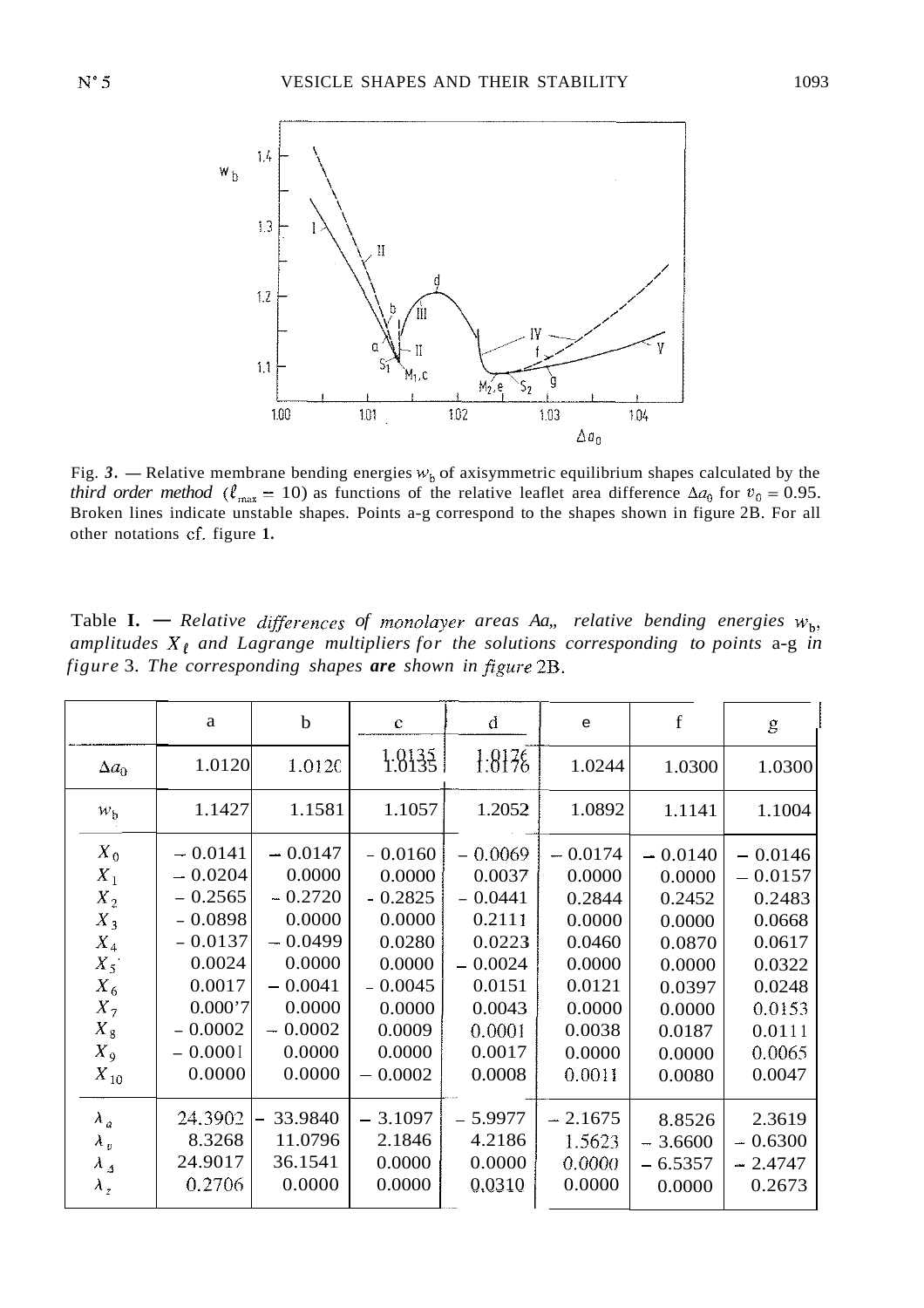The points c, d and e (Fig. 3) are located at extrema of the  $w_b(\Delta a_0)$ -curves of classes 11, III and IV, respectively. Therefore, the Lagrange multiplier  $A_{\Delta}$  vanishes for the Corresponding solutions (Tab. **I** ; c, d and e), In general, all shapes of the different classes are characterized by X, as the amplitude with the greatest absolute value. The only exception is the middle region of the class of intermediate shapes (III) where  $X_3$  dominates.

The calculated  $X_{\ell}$ -values may be used for a rough evaluation of the influence of the limited number of spherical harmonics on the results of the method. If for higher  $\ell$  the values of  $|X_{\ell}|$  become very small it may be expected that the error resulting from the use of a finite number of spherical harmonics is sufficiently small. This is in fact the case for most points of the curves in figure 3. (Moreover, calculations performed with  $\ell_{\text{max}} = 6$  show that a moderate reduction of the  $\ell_{\text{max}}$ -value has only a minor influence on the results.) On the other hand, high values of  $|X_\ell|$  at higher  $\ell$  indicate that in this case the use of spherical harmonics meets with difficulties.

For a given solution the accuracy of the *third order method* can be evaluated as follows. On the one hand, the amplitudes Xp of this solution have been calculated by the *third order method* for input values  $a_0 = 1$ ,  $v_0$  and  $\Delta a_0$  in such a way that they fulfil equations (21-23). On the other hand, the initial equations (6-9) do not involve the approximations of the *third order method.* Thus, if the function  $r = r(\theta) = r_0 + \Sigma X_f P_f(\cos \theta) (\ell = 0 ... \ell_{max})$  with the same coefficients  $X_{\ell}$  is used in the axisymmetric versions of these initial equations, and if the values of the constraints are recalculated by a numerical integration of the resulting expressions (e.g. by Simpsons rule) these values will, in general, be different from the input values, and the corresponding differences will globally represent the effect of the approximations of the *third order method.* The latter values of the constraints are denoted by  $a_{int}$ ,  $v_{int}$  and  $\Delta a_{int}$ , respectively. It is worth mentioning that the values of  $v_0$  and  $v_{\text{int}}$  must be the same since no terms have been neglected to obtain equation (15). On the other hand, the differences between the input values  $a_1 = 1$  and Aa, and the values  $a_{int}$  and  $\Delta a_{int}$ , respectively, can be used for each solution as a criterion of the accuracy of the method. In addition to that, one may calculate the difference  $w_b - w_{\text{int}}$  by the same procedure. The resulting relative differences were calculated as functions of the volume  $v_0$  for those two characteristic points of the  $w_b = w_b(\Delta a_0)$ -curve where  $w_b$  attains a local minimum (cf. points M<sub>1</sub> and M<sub>2</sub> in Fig. 3). The results are given in figures 4a and 4b, respectively. **As** expected, the accuracy of the *third order method* decreases with decreasing values of  $v_0$ . For  $v_0 = 0.95$  the degree of inconsistency of the model is of the order  $10^{-3}$  to  $10^{-2}$ . Comparing figures 4a and 4b it can be seen that at the first local minimum of  $w_b(\Delta a_0)$  characterized by low  $\Delta a_0$ -values the accuracy of the *third order method* **is** higher than at the second local minimum characterized by higher  $\Delta a_0$ -values.

The *third order method* should be regarded as an improvement of the analogous method which involves only the terms up to the second order in the deviation from a sphere. Neglecting also the cubic terms in equations (14-16) it can easily be proved that these three constraints are not independent anymore. Within the second order approximation the following equation holds at equilibrium :

$$
r_0^3 - 3 r_0^2 \Delta a_0 + 3 r_0 - v_0 = 0
$$
 (55)

Since  $r_0$  is fixed by the relation  $r_0 = (v_0)^{1/3}$  it follows that for a given relative volume  $v_0$  all classes are condensed into one point characterized by the relative difference of monolayer areas  $\Delta a_0 = (v_0)^{-1/3}$ . For  $v_0 = 0.95$  this point is at  $\Delta a_0 \approx 1.0172$ . It follows that this second order approximation can not reproduce the results of the *Euler method* presented in figure 1. There are two other reasons for taking into account at least the cubic terms of the deviation from a sphere in the Taylor expansion. First, within the second order approximation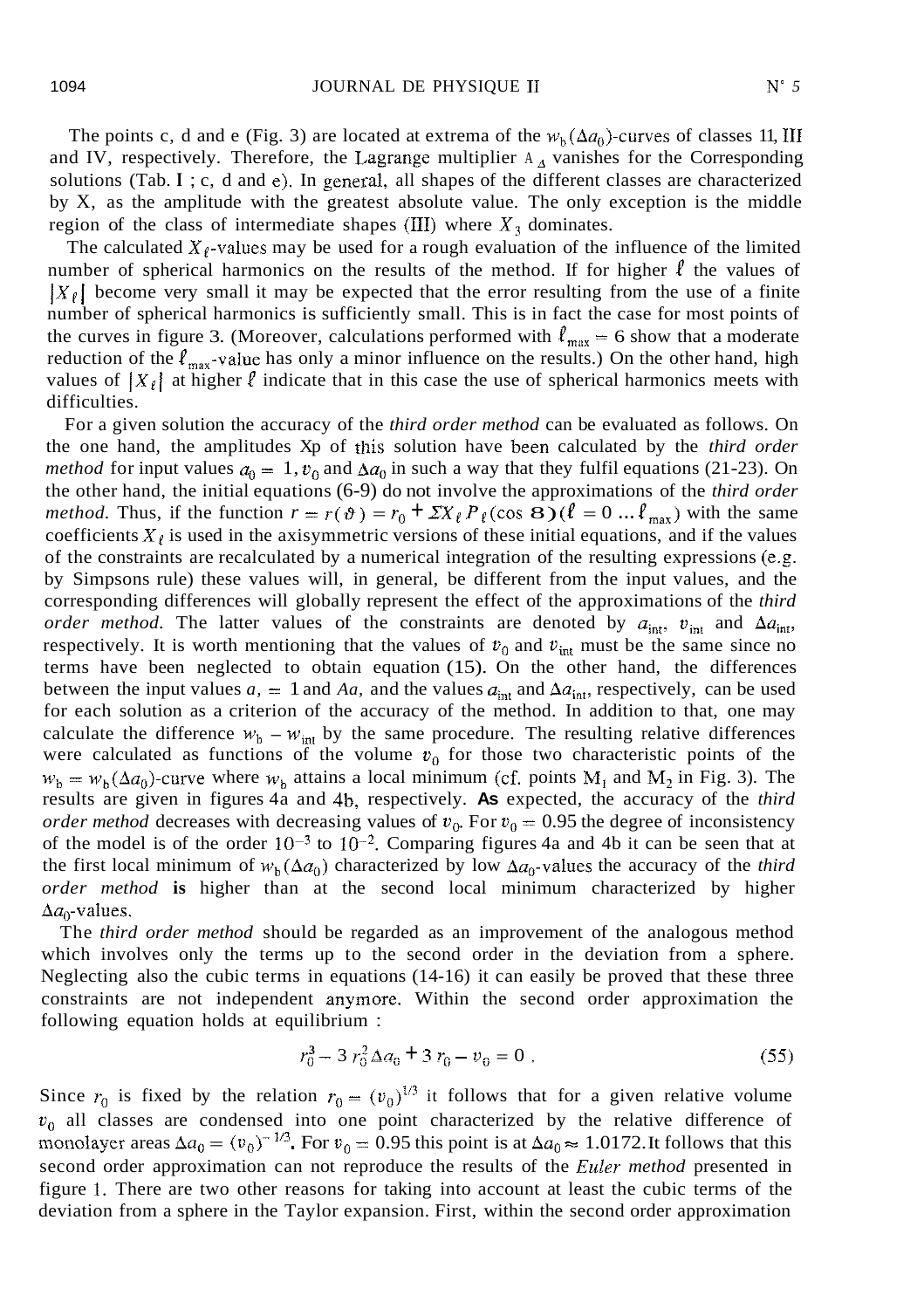

Fig. 4. - Relative differences  $\varepsilon_a$ ,  $\varepsilon_A$  and  $\varepsilon_w$  between the values of model quantities of the *third order mefhod* and the integrated values calculated by the exact equations *(6). (7)* and (9) as functions of the relative volume  $v_0$ :  $\varepsilon_a = (a_0 - a_{\text{int}})/a_0$ ,  $\varepsilon_a = (\Delta a_0 - \Delta a_{\text{int}})/\Delta a_0$  and  $\varepsilon_w = (w_b - w_{\text{int}})/w_b$ . a) For the  $w_{b}$ -minimum of class II (cf. M<sub>1</sub> in Fig. 3). b) For the  $w_{b}$ -minimum of class IV (cf. M<sub>2</sub> in Fig. 3).

one gets for axisymmetric shapes  $U_{\ell}^{(2)} = (U_{\ell 0})^2$ . Consequently, this approximation does not distinguish between positive and negative values of  $Up$ . Different signs of  $U_{\ell_0}$ , however, may correspond to completely different shapes [3, 17, 18]. Second, within the second order the bending energy and the constraints are degenerated with respect to the coefficients of those spherical harmonics which characterize the nonaxisymmetric features of the solutions. I *e*  they depend only on the sums  $U_{\ell}^{(2)}$  but not on the amplitudes  $U_{\ell m}$  (cf. Eqs. (20-24). Thus, the third order approximation is the lowest order in the Taylor expansion which enables also the determination of nonaxisymmetric shapes of phospholipid vesicles.

Using the *third order method* the stability of the resulting shapes can be determined by the relatively simple procedure described in section *5.* **A** solution is stable if all eigenvalues of the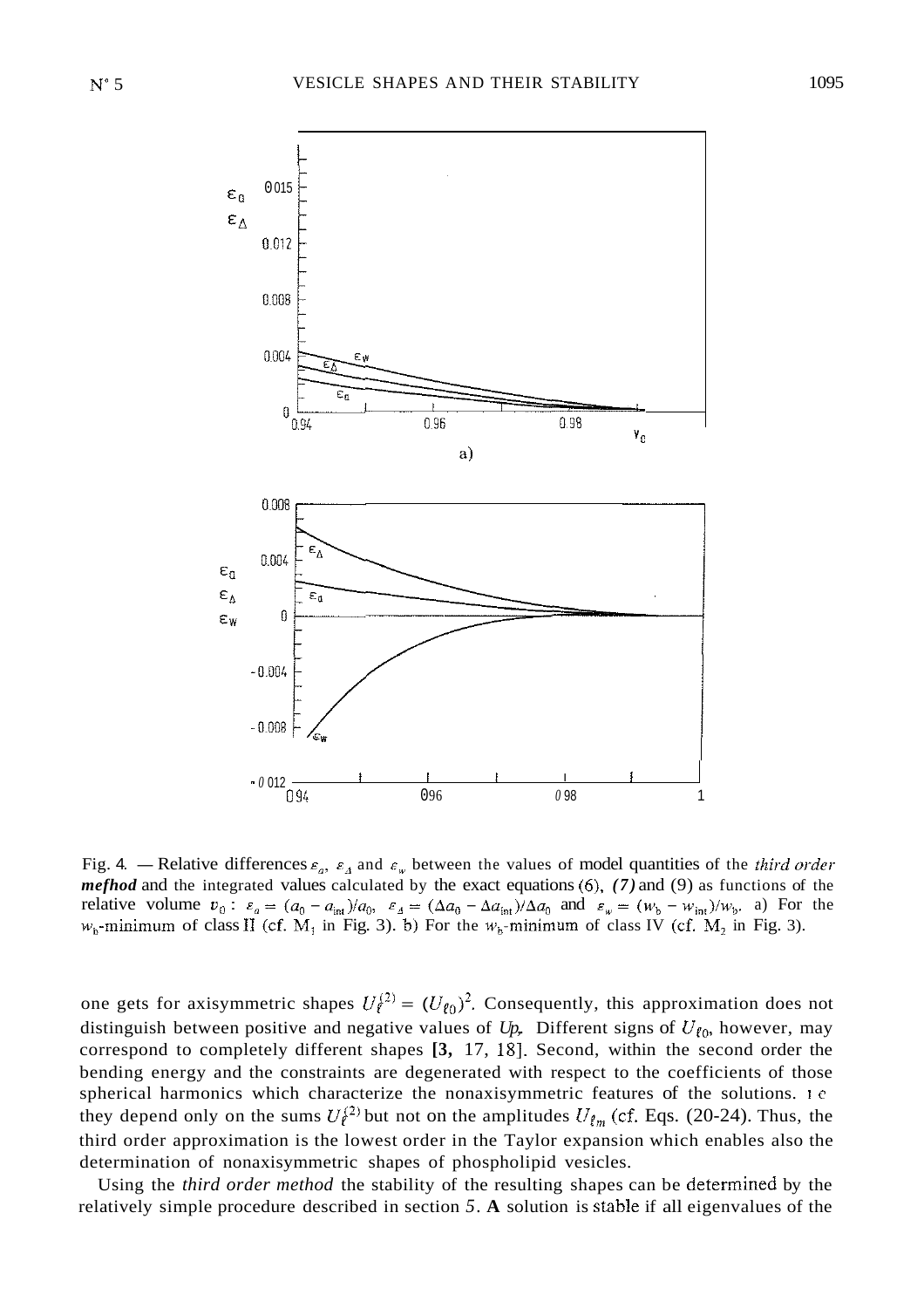matrix of second derivatives of the bending energy with respect to independent amplitudes of spherical harmonics are positive. As the result of this stability analysis within the axisymmetric case it has been shown that the mirror symmetric shapes of both classes 11 and IV become unstable at the symmetry breaking points *S,* and *S,,* respectively.

Accordingly, curves in figure **3** which correspond to unstable shapes are drawn as broken lines. One may conclude that these unstable mirror symmetric shapes actually cannot be observed. For the corresponding  $\Delta a_0$ -values the vesicle can assume only the non-mirror symmetric shapes belonging to the classes I and V.

# **8. Discussion of the axisymmetric case.**

As shown in the previous section the *third order method* and the *Euler method* yield qualitatively the same results. On the other hand, there are considerable differences between the values of the model quantities obtained by the two methods. In the following, the origins of these differences are studied in more detail.

The *third order method* involves approximations in connection with the Taylor expansion in the deviation from a sphere as well as with the use of a finite number of spherical harmonics within the Ritz procedure. Although the proof of the convergence of the Ritz procedure is problematic for the given variational problem it can be expected that for sufficiently high values of  $\ell_{\text{max}}$  the accuracy of the *third order method* is mainly limited by the third order expansion. This statement can be proved by another way of calculating axisymmetric vesicle shapes which is called here the *modified Euler method.* By this method shapes are determined on the basis of the third order expansion in the displacement from a sphere but without expansion in spherical harmonics which allows to estimate the effects of these two different approximations. The basic idea of the *modified Euler method* is to apply an Euler-Lagrange ansatz to the axisymmetric (third order) versions of equations (13-16) and (31). Partial derivatives with respect to the polar angle  $\varphi$  must vanish, so that the resulting Lagrange function can be used in the corresponding Euler equation with the azimuthal angle **19** being the only independent variable. The resulting system of differential equations is solved in an analogous way as within the *Euler method* (cf. [6, S]), i.e. without further approximations. Note that the primary purpose of this *modified Euler meihod* is not the determination of equilibrium shapes hut just the evaluation of the error resulting from the use of a third order Taylor expansion.

Figure *5* shows the results of the *modified Euler method* under the same conditions as used to obtain figures 1 and 3. The lines belonging to classes I1 and V in figure *5* could not be prolonged in direction of higher values of  $\Delta a_0$  because of numerical difficulties. As expected the *modified Euler method* yields globally the same results as the *Euler method* (Fig. 1) and the *third order method* (Fig. *3).* 

The influence of the use of a finite number of spherical harmonics on the accuracy of the solutions of the *fhird order method* can be estimated by comparing the results of this method (for  $\ell_{\text{max}} = 10$ , Fig. 3) with those of the *modified Euler method* (Fig. 5). For lower ha,-values ( $\Delta a_0 \le 1.025$ ) the results of these two methods are almost identical. This is in accordance with the above-mentioned minor effect of amplitudes  $X_{\ell}$  at higher  $\ell$  due to their small absolute values for almost all solutions shown in figure 3. This effect can also be proved by calculating vesicle shapes for varying values of  $\ell_{\max}$  and comparing the results with those of the *modified Euler method.* Such calculations are performed for  $\ell_{\text{max}} = 5$  to 15 at the two  $\Delta a_0$ -values corresponding to points *a* and g in figure 3, respectively. The relative differences between the bending energies  $w_b^{(l)}$  obtained in this way and the corresponding values  $w_b^{(u)}$  calculated by the *modified Euler method* are depicted in figures 6a and 6b, respectively. It can be seen that with increasing  $\ell_{\text{max}}$ -values the results of the *third order method* approach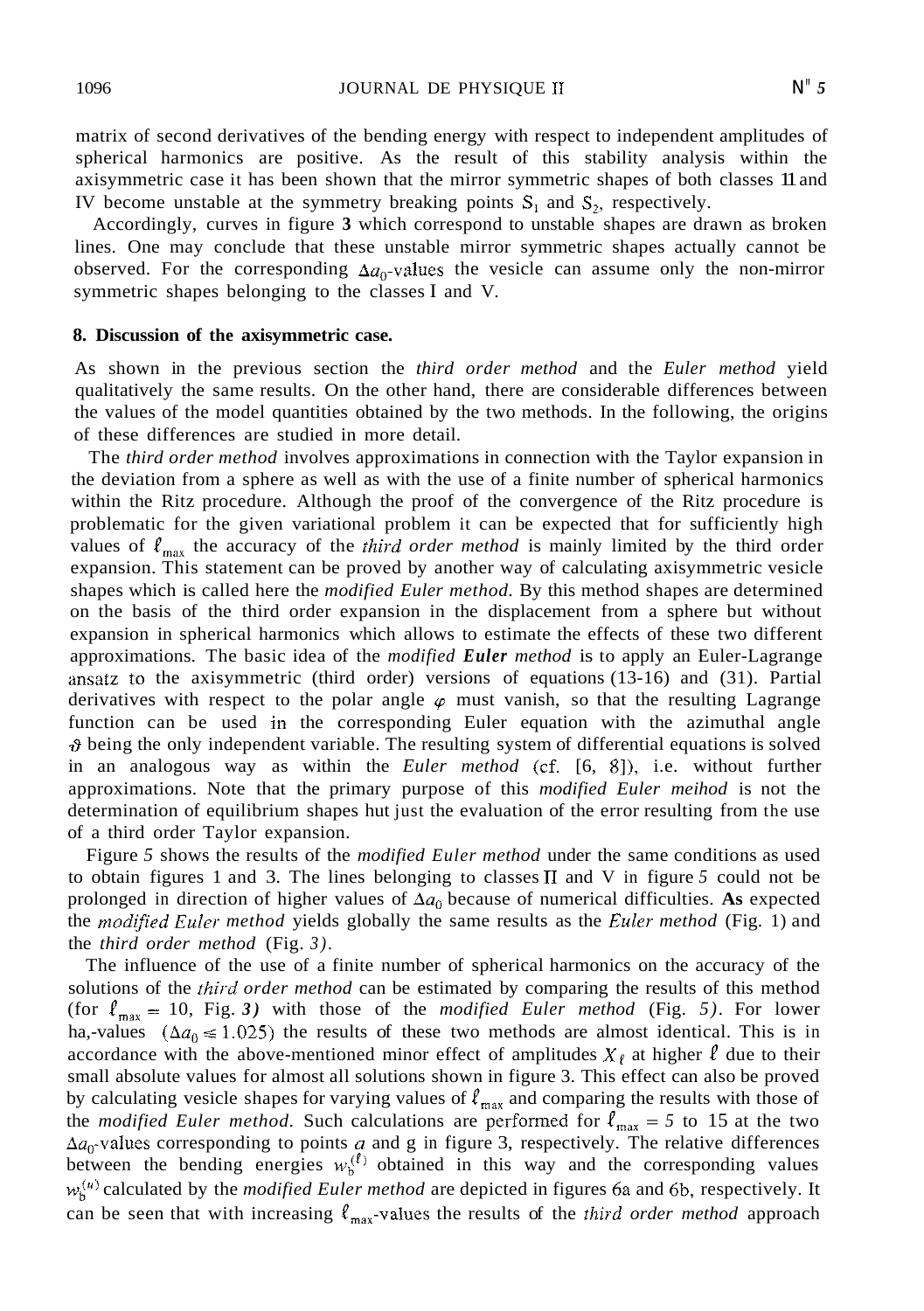

calculated by the *modified Euler method* as functions of the relative leaflet area difference  $\Delta a_0$  for  $v_0 = 0.95$ . For notations cf. figure 1.



 $\ell_{\text{max}}$  by the *third order method* and the corresponding value  $w_b^{(\mu)}$  obtained by the *modified Euler method* in dependence on  $\ell_{\text{max}}$ :  $\varepsilon_{\ell} = (w_b^{(\ell)} - w_b^{(\mu)})/w_b^{(\mu)}$ . a) For  $\Delta a_0 = 1.012$  (cf. point a in Fig. 3). b) For  $\Delta a_0 = 1.03$  (cf. point g in Fig. 3).

those of the *modified Euler method.* The differences between the results of these two methods are already for  $\ell_{\text{max}} = 6$  smaller than the differences between the results of the *modified Euler method* and the *Euler method.* The latter differences represent the error which is caused by the third order expansion. It is evident, therefore, that the increase of  $\ell_{\text{max}}$  up to very high values is not necessary since it would not improve the results of the *third order method.* 

It can be concluded that the main error of the *third order method* is caused by the third order Taylor approximation. This error can be estimated by comparing the results of the *Euler method* (Fig. **1)** and the *modified Euler method* (Fig. *5).* The differences between these two methods become considerable especially for higher values of the relative leaflet area difference  $\Delta a_0$  (cf. classes IV and V in Figs. 1 and 5). Obviously, the term *«* nearly spherical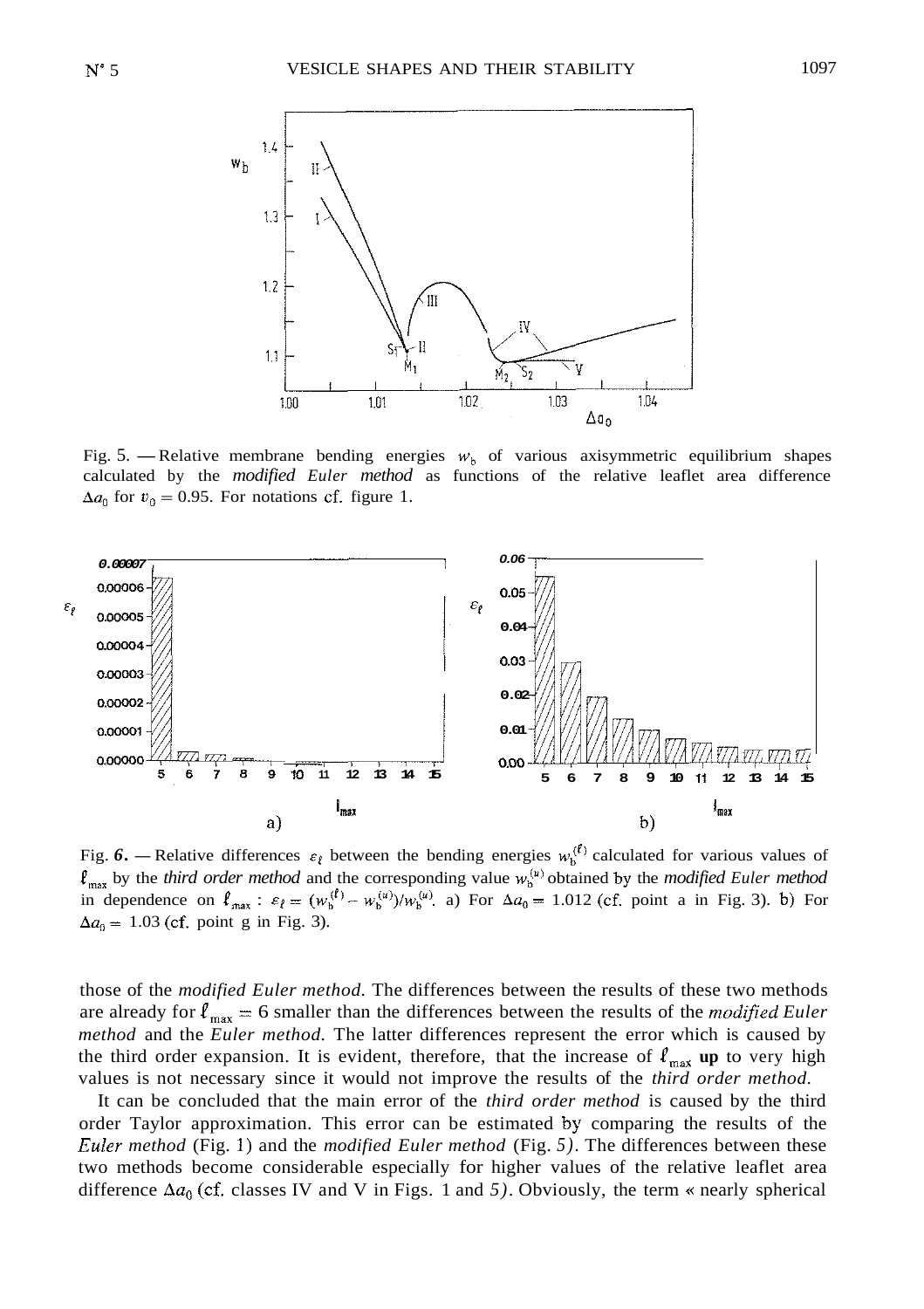shape » does not comprise simply all shapes of a volume  $v_0$  close enough to  $v_0 = 1$  but for every given volume only those shapes whose  $\Delta a_0$ -values are within a certain limited region. The differences in the  $w<sub>b</sub>(\Delta a<sub>0</sub>)$ -curves shown in figures 1 and 5 may be explained by the fact that for the shapes belonging to the classes IV and V the deviation *U* becomes quite large at the poles of these shapes  $(|u| \approx r_0/2$ , cf. Fig. 2, f and g) so that the requirement that the shapes must he nearly spherical is hardly fulfilled. It follows, that in general the accuracy of the *third order method* depends on the degree to which the calculated shape is nearly spherical.

Within the *Euler method* all calculations are independent of the origin of the chosen coordinate system (cf.  $[6]$ ). It is evident that this independence is lost within the methods using a third order approximation. In these methods the model quantities are expressed in terms of the deviation from a corresponding sphere whose centre is the origin of the coordinate system. Consequently, these deviations are different for different positions of the reference frame. In particular, the contributions of neglected terms of higher orders in *<sup>U</sup>*are changing for varying positions of the corresponding sphere, so that the variational procedure yields new values of the model quantities as well as new shapes. In figure 7 the bending energy determined by the *modified Euler method* for a vesicle shape of class I  $(v_0 = 0.95, \Delta a_0 = 1.013)$  is shown as a function of  $z_m$ , i.e. of the distance between the mass centre of the vesicle and the origin of the coordinate system. The dot at  $z_m = 0$  corresponds to the case where origin and mass centre are identical, i.e. the point used above to fix the coordinate system in the *third order method* as well as in the *modified Euler method.* If the coordinate system were not fixed the minimization of the bending energy would he performed also with respect to  $z_m$ , i.e. along the curve shown in figure 7. Obviously, for increasing values of  $z_m$  the bending energy would dccrease. However, a large shift of the corresponding sphere relative to a given shape increases the average absolute deviation of this shape from the corresponding sphere and, therefore, also the error of the third order expansion. In fact, the error of the method becomes with increasing  $z_m$ -values so large that the corresponding results must he considered to have no meaning within the present model. This behaviour was also tested for the relative volume  $v_0 = 0.999$  and it was observed that an artificial dependence of the bending energy on  $z_m$  can also be found for almost spherical vesicle shapes.



function of the distance between the origin of the coordinate system and the mass centre of the vesicle. Parameters :  $v_0 = 0.95$ ,  $\Delta a_0 = 1.013$ .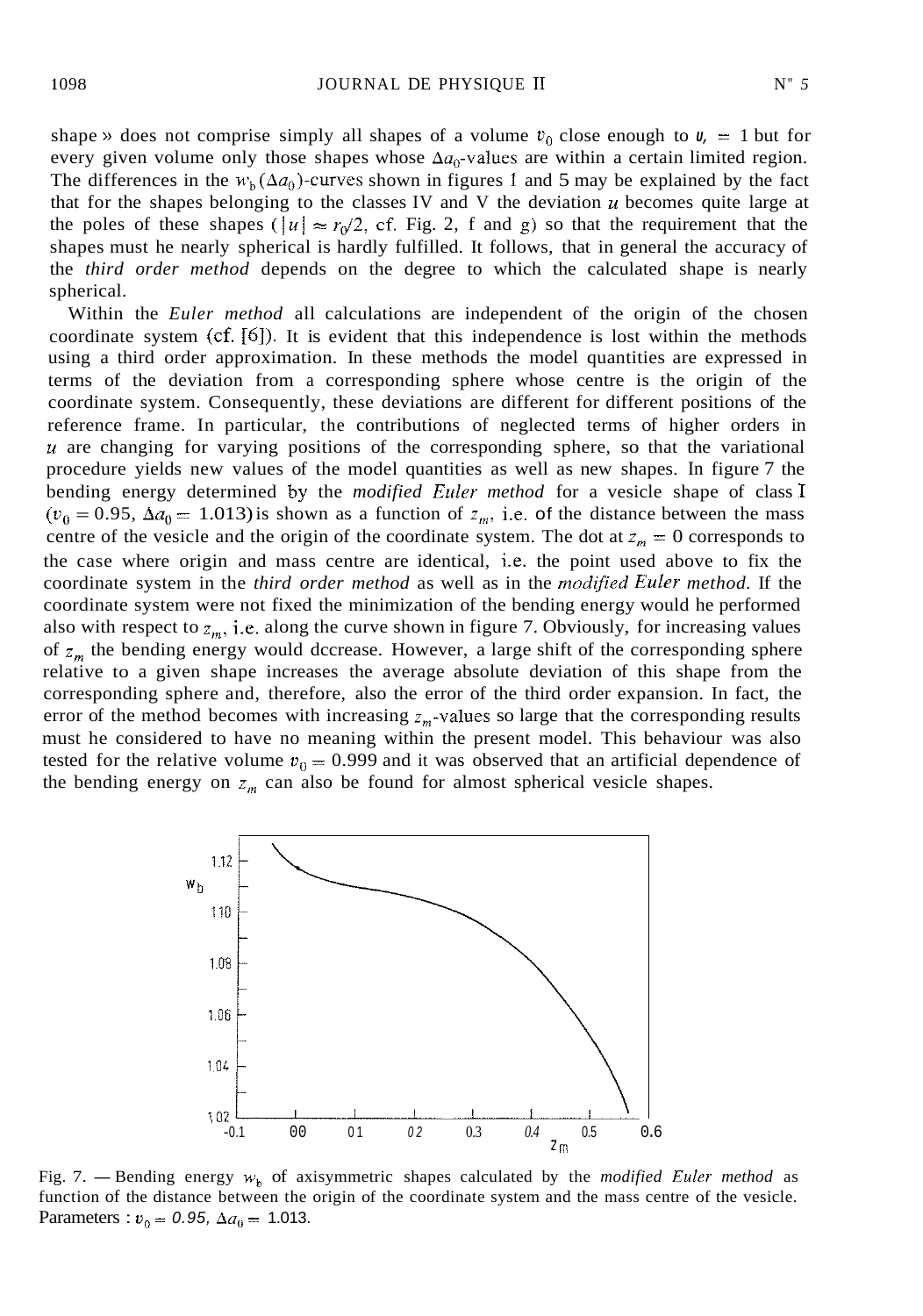It follows that leaving the origin of the coordinate. system free would cause a completely wrong behaviour of the model. In this work the mass centre of the vesicle was chosen as the centre of the corresponding sphere, i.e. the origin of the coordinate system. Of course, there are also other possibilities for choosing the position of the reference frame. For example, one could require that the average absolute deviation of the vesicle shape from the corresponding sphere attains a minimum. The present choice was made mostly for practical reasons.

Concerning the stability of the calculated vesicle shapes the *third order method* represents an improvement compared with the *Euler method* since it enables the stability analysis by a relatively simple procedure. It is important to note that the results of the stability analysis performed within the *third order method* should be carefully applied for a generalization. Results concerning the stability of shapes are valid only within the frame given by the finite number of spherical harmonics used. In other words, the stability analysis of a given solution is as general as the method used to calculate the corresponding shape. Taking into account the good correspondence of the results of the *Euler method* and the *third order method* one may expect, however, that the results of the stability analysis are also valid for nearly spherical vesicle shapes calculated by the *Euler method.* 

Summarizing the results of the application of the *third order method* to axisymmetric shapes one may conclude that this method reproduces the main features of the results obtained before by the *Euler- method.* It is suggested, therefore, that the approach presented in this paper is applicable to the general case of the determination of nearly spherical vesicle shapes without symmetry restrictions.

## **9. Application of the** *third order method* **without symmetry restrictions.**

All mathematical details needed to determine equilibrium shapes without restricting the calculations to a certain symmetry are given in sections 2-4. The corresponding computations are performed with  $\ell_{\text{max}} = 6$  at the relative volume  $v_0 = 0.95$ . That means that for every shape the values of 49 amplitudes together with those of 9 Lagrange multipliers are determined solving the corresponding system of nonlinear equations. As the main result of this procedure the bending energies  $w<sub>b</sub>$  of equilibrium shapes are again calculated for varying values of the difference of monolayer areas  $\Delta a_0$ . The results are shown in figure 8. (Note that the scales in this figure are different from those used in Figs. 1, **3** and *5.)* 

It can be seen that all axisymmetric solutions are also obtained within the general treatment. For these solutions the computation yields  $X_{\ell m}^r = 0$  and  $X_{\ell m}^i = 0$  if  $m \neq 0$  (for the definition of these amplitudes cf. Eq. (39)). In figure 8 the same notation as in figure **3** was used in order to identify the characteristics of the five classes of axisymmetric shapes.

The only new class obtained by the general treatment is denoted by VI. Shapes belonging to this class are not axisymmetric. Nevertheless they are characterized by a high symmetry, namely by a threefold mirror symmetry where every symmetry plane contains a pair of axes of the Cartesian coordinate system. Figure 9 shows the cross-sections of a nonaxisymmetric shape of class VI ( $\Delta a_0 = 1.02$ ) with its three symmetry planes. For the shapes of class VI the only non-zero amplitudes are those amplitudes  $X_{\ell_m}^r$  for which both  $\ell$  and  $m$  are even numbers. The values of non-zero amplitudes as well as of Lagrange multipliers calculated for the shape shown in figure 9 are given in table 11. It is clear that for shapes of such a symmetry all six Lagrange multipliers which correspond to the constraints fixing the coordinate system are zero.

The nonaxisymmetric vesicle shapes of class VI can be continuously transformed into the axisymmetric ones of the classes  $II$  and  $IV$  by passing the symmetry breaking points  $S_3$  and  $S_4$ , respectively.  $S_3$  and  $S_4$  are not identical with  $M_1$  and  $M_2$  but are located at lower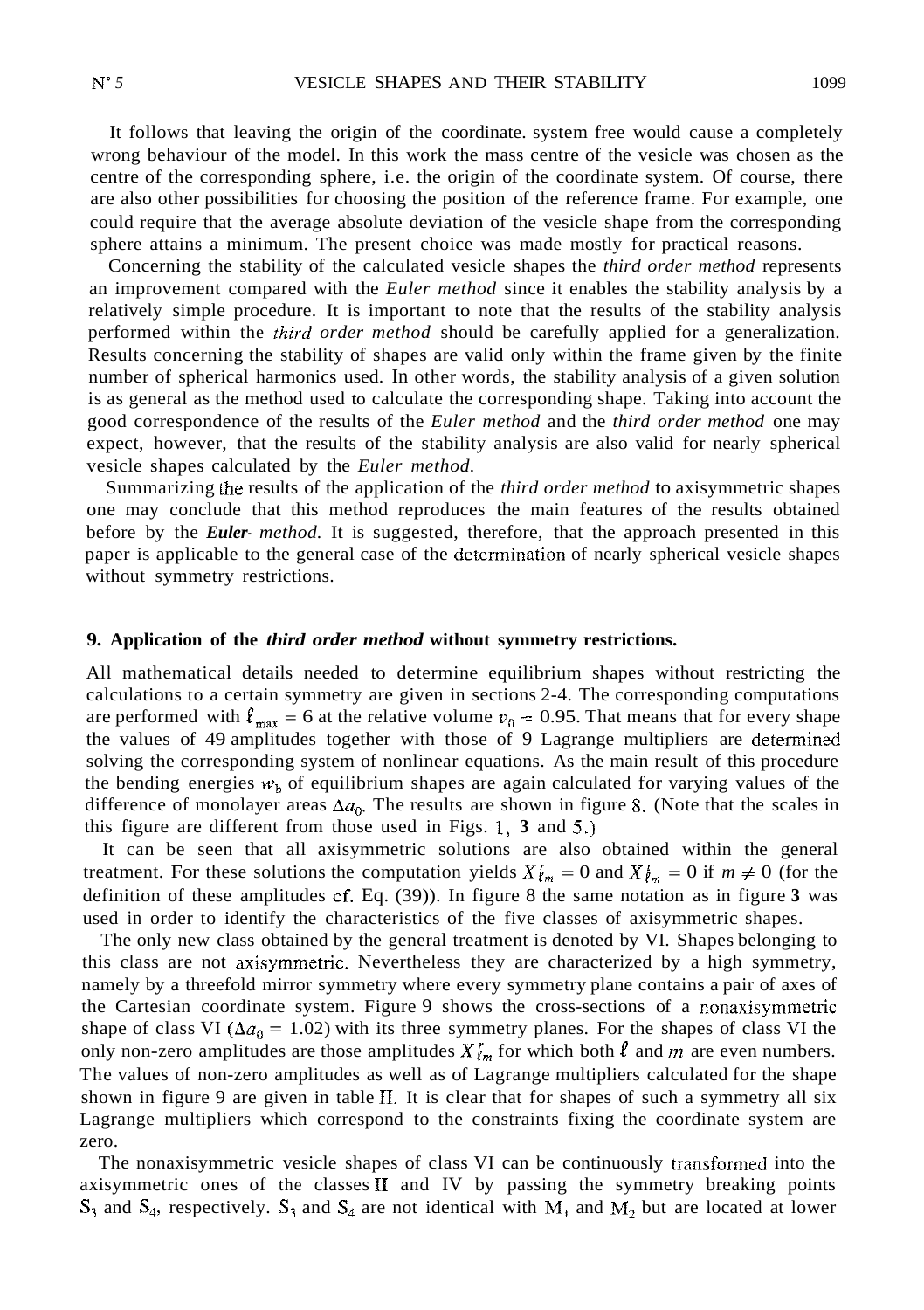

Fig. 8. - Relative membrane bending energies  $w<sub>b</sub>$  of equilibrium shapes of different symmetries calculated by the general *third order method* ( $\ell_{max} = 6$ ) as functions of the relative leaflet area difference  $\Delta a_0$  for  $v_0 = 0.95$ . Broken lines indicate unstable shapes. I-V : different classes of axisymmetric shapes. VI : class of nonaxisymmetric shapes. M, and  $M_2$  : minima of the  $w_b$ -curves of classes II and IV, respectively.  $S_1-S_4$ : symmetry breaking points.



 $(\ell_{\text{max}} = 6, v_0 = 0.95, \Delta a_0 = 1.02)$  with its three symmetry planes (cf. Fig. 10, c).

 $\Delta a_0$ -values, respectively. The transformation of an oblate shape (class II) into a prolate one (class IV) can easily be understood as a transformation along the curve of class VI in the direction of increasing  $\Delta a_0$ -values. During this transformation the symmetry breaking points  $S_3$  and  $S_4$  are passed in this order. Let us start such a transformation from an oblate shape whose symmetry axis is the z-axis of the Cartesian coordinate system. Beyond the point  $S_3$  this shape is more and more laterally elongated in direction of the *x*- or the *y*-axis. At  $S_4$  the resulting axisymmetric prolate shape has one of these two axes as symmetry axis. If it is then rotated by  $\Delta \theta = \pi/2$  in such a way that the z-axis is again the symmetry axis, this prolate shape is identical with the corresponding shape obtained within the axisymmetric case.

It shall be noted that this result concerning the existence of nonaxisymmetric shapes is in accord with *[20]* where nonaxisymmetric ellipsoids with three reflection planes were supposed *to* fill the gap between oblate and prolate shapes in the phase diagram.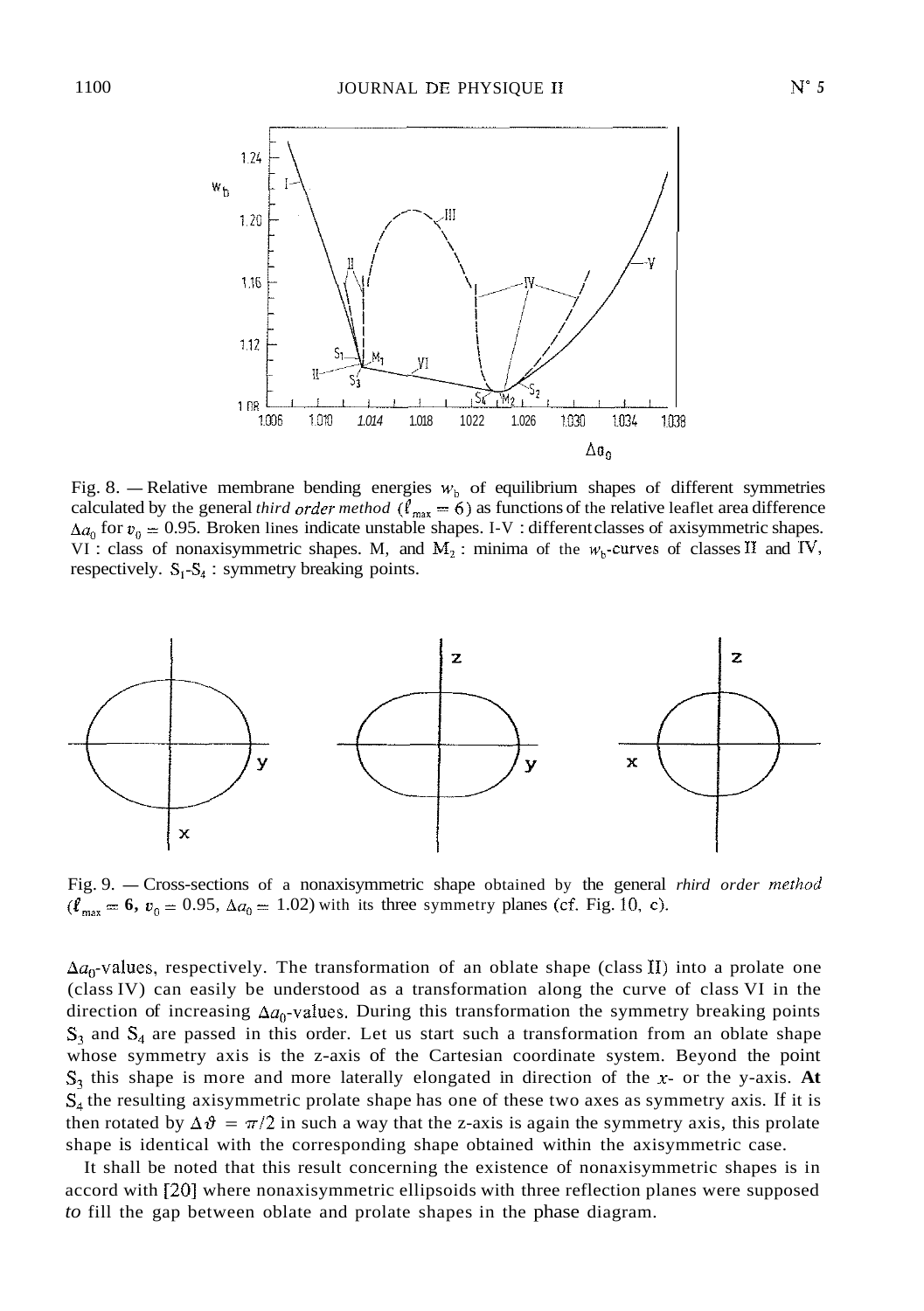Table II. — Values  $\sigma$  model quantities, amplitudes and Lagrange multipliers characterizing a nonaxisymmetric shape obtained by *the* general third order method. The shape is shown in figure 9.

| parameters :                                                                                  | $v_0 = 0.95000$<br>$\Delta a_0 = 1.02000$                                                                                                                                                                                                       |  |  |  |  |  |  |  |
|-----------------------------------------------------------------------------------------------|-------------------------------------------------------------------------------------------------------------------------------------------------------------------------------------------------------------------------------------------------|--|--|--|--|--|--|--|
| bending energy:                                                                               | $W_h = 1.09602$                                                                                                                                                                                                                                 |  |  |  |  |  |  |  |
| non-zero amplitudes :                                                                         | $X_{00}^r = -0.01708$<br>$X'_{20} = -0.23194$<br>$X_{22}^r = 0.11814$<br>$X_{40}^r = 0.02279$<br>$X_{42}^r = -0.01554$<br>$X_{44}^r = 0.00989$<br>$X_{60}^r = -0.00373$<br>$X_{62}^r = 0.00295$<br>$X'_{64} = -0.00194$<br>$X_{66}^r = 0.00137$ |  |  |  |  |  |  |  |
| Lagrange multipliers :<br>$\lambda_x = A_y = A_z = \lambda_{s_1} = A_{s_2} = \lambda_{s_3} =$ | $\lambda_a = -4.37637$<br>$\lambda_p = 2.54524$<br>$\lambda_4 = 1.51796$<br>0.00000                                                                                                                                                             |  |  |  |  |  |  |  |
| stability : all signs of the 40 eigenvalues are positive                                      |                                                                                                                                                                                                                                                 |  |  |  |  |  |  |  |

The stability analysis performed within the general case yields in the neighbourhoods of the symmetry breaking points  $S_1$  and  $S_2$  the same results as within the axisyinmetric case. In addition, it is shown that all shapes of class 111 are unstable with respect to nonaxisymmetric deformations. Furthermore, the shapes of the classes I1 and IV become unstable at  $S_3$  (with increasing  $\Delta a_0$ ) and  $S_4$  (with decreasing  $\Delta a_0$ ), respectively. In figure 8 all curves belonging to unstable solutions are drawn as broken lines. It is seen that only one shape is stable for every  $\Delta a_0$ -value. In all cases the stable shape is characterized by the lowest energy  $w<sub>b</sub>$  at the given  $\Delta a_0$ .

In this way the minimum  $M_2$  (class IV) of the  $w_h(\Delta a_0)$ -curve is found to be the global minimum of this dependence. The corresponding prolate shape (Fig. 2B,  $\epsilon$  for  $\ell_{\text{max}} = 10$ ) can be interpreted as the most « relaxed » shape at the given relative volume  $v_0 = 0.95$ . That means that the vesicle would assume this shape if  $\Delta a_0$  were allowed to change by some slow process, for example, by a transversal movement of phospholipid molecules from one monolayer to the other (so-called flip-flop) under quasi-equilibrium conditions.

Summarizing the results of the third order method in the general case one can say that this method yields a complete picture of the behaviour of the shape of a nearly spherical vesicle. It is possible to describe the shape transformations of such a vesicle with respect to varying differences between the areas of the two monolayers *(Aa,).* There are no gaps left between different stable equilibrium shapes in the  $w<sub>h</sub>(\Delta a_0)$ -diagram, i.e. a given stable shape can be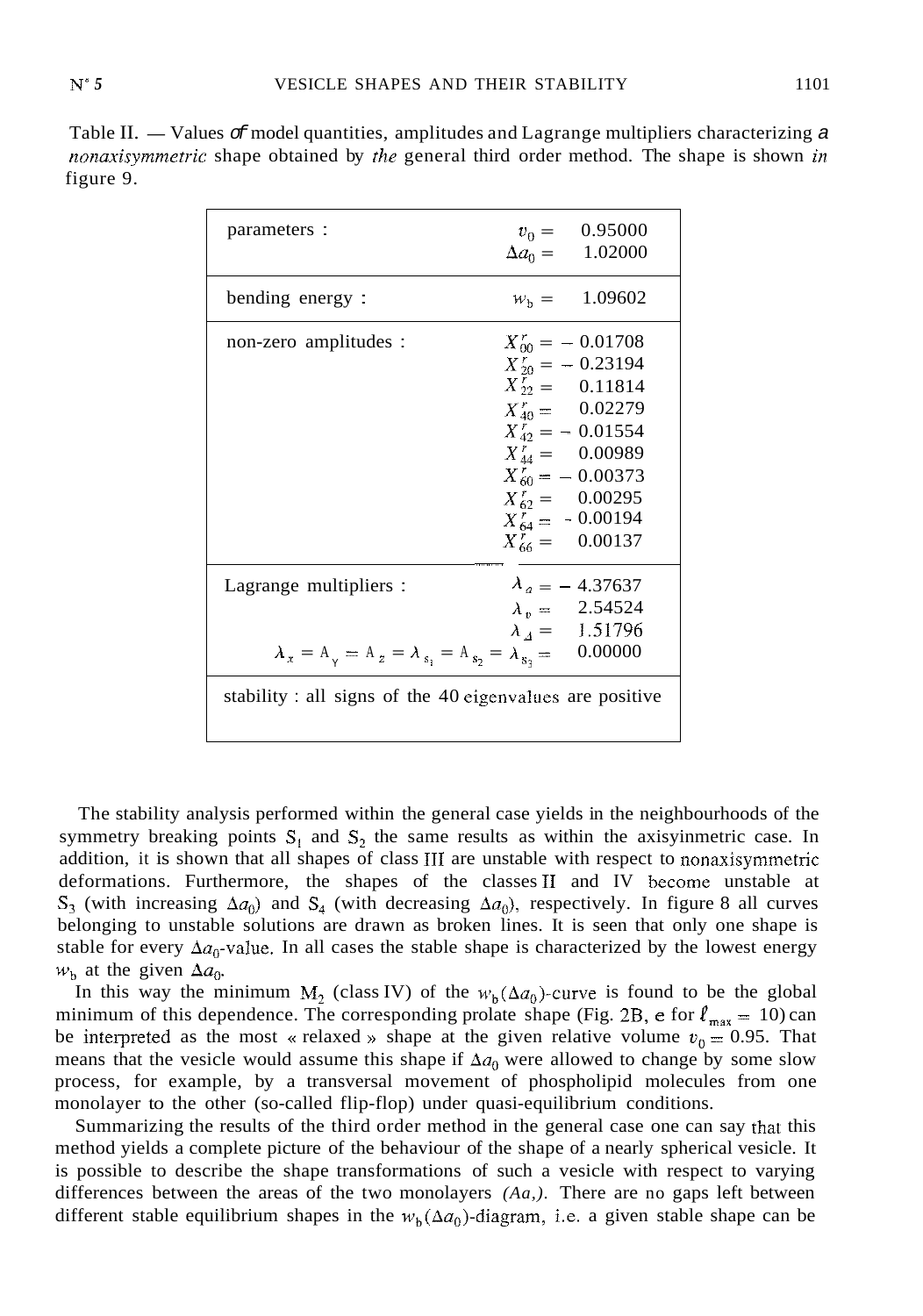transformed into any other stable shape in a continuous manner by changing  $\Delta a_0$ . In this way a vesicle can attain shapes which are characterized by the following symmetry elements :

- (i) one symmetry axis (classes I and V);
- (ii) one symmetry axis and one equatorial symmetry plane (classes I1 and IV) ;
- (iii) three symmetry planes (class VI).

Figure 10 shows a series of stable equilibrium shapes belonging to different classes and, therefore, characterized by different symmetries. These shapes were obtained by the use of the general *third order method* for various values of  $\Delta a_0$  ( $v_0 = 0.95$ ,  $\ell_{\text{max}} = 6$ ).



*order method* ( $\ell_{\text{max}} = 6$ ,  $v_0 = 0.95$ ). a)  $\Delta a_0 = 1.01$ , class I; b)  $\Delta a_0 = 1.0135$ , class II; c)  $\Delta a_0 = 1.02$ , class VI; d)  $Aa$ , = 1.0241, class IV; e)  $\Delta a_0 = 1.03$ , class V. The shapes a, h, d and e are axisymmetric whereas shape *c* is nonaxisymmetric. The prolate shapes d and e were rotated by  $\Delta \vartheta = \pi/2$  with respect to those positions in which they are continuously obtained from shape c by increasing  $\Delta a_0$ . This was done in such a way that their symmetry axis has again a vertical direction.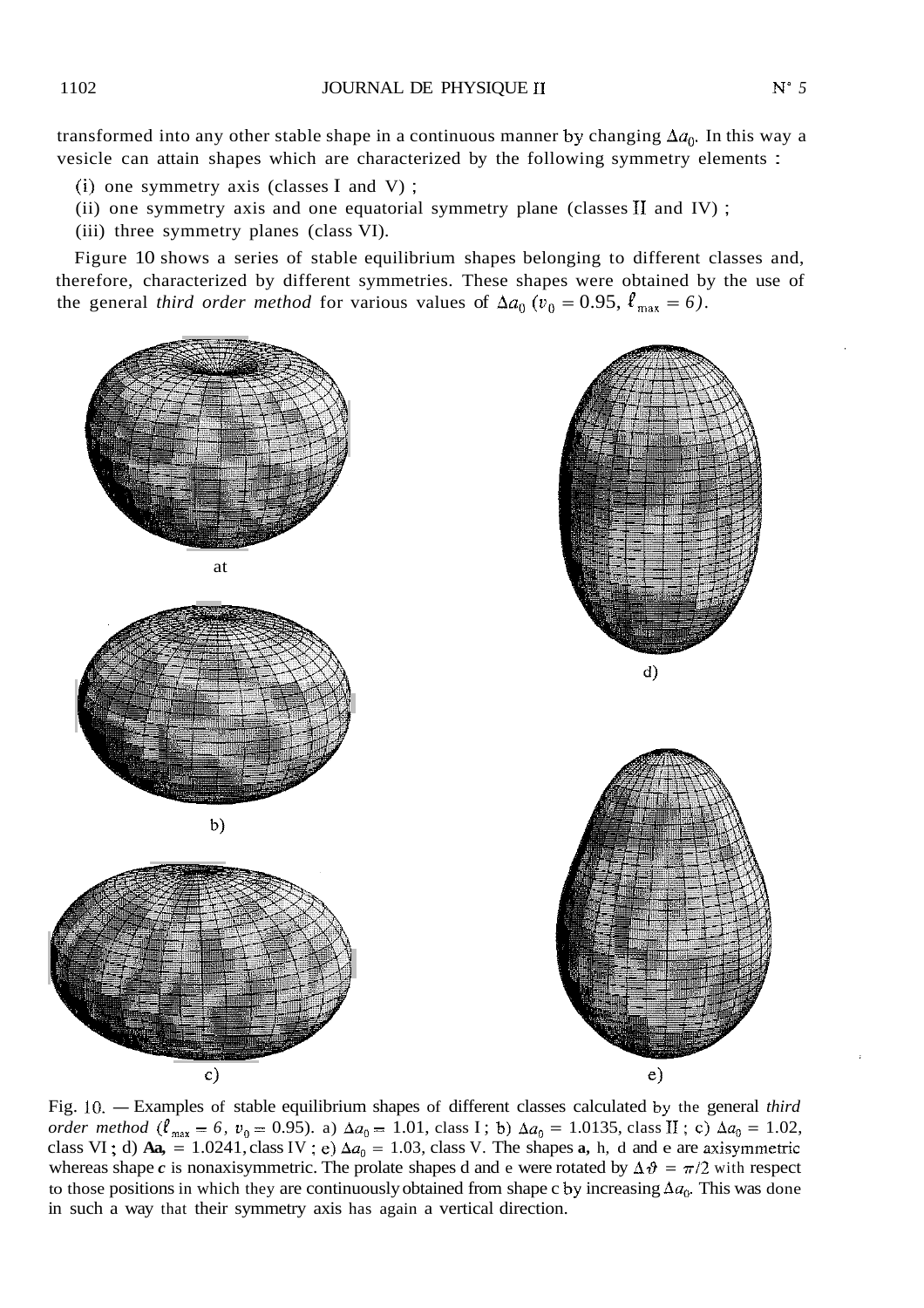#### **10. Conclusions.**

In the present paper a mathematical model to determine nearly spherical equilibrium shapes of phospholipid vesicles and their stability is developed without restrictions to any symmetry. It is based on the bilayer couple concept and assumes that equilibrium shapes correspond to the minimum of the membrane bending energy at constant values of the membrane area, the vesicle volume and the difference of areas of the two leaflets of the phospholipid bilayer.

The bending energy as well as the three constraints are expanded up to the fourth order in terms of the deviation from a sphere. Taking into account all terms up to the third order the resulting integrals are calculated by expressing the deviation as a series of spherical harmonics. It was found that the coordinate system has to be fixed which was done by choosing the mass centre of the vesicle as its origin. Furthermore, two of its axes were fixed in order to prevent a rotation of the reference frame. This procedure to fix the coordinate system yielded six additional constraints. For the calculation of equilibrium shapes a Ritz procedure was applied by searching for those sets of amplitudes of spherical harmonics which minimize the expression for the bending energy and, at the same time, fulfil the nine constraints.

Furthermore, a procedure to determine the stability of shapes obtained by the *third order method* is developed. Hitherto, a complete stability analysis has not been performed within the *Euler method.* The stability analysis presented here takes into account the constraints by distinguishing between dependent and independent amplitudes of spherical harmonics. **A**  vesicle shape is stable if all eigenvalues of the matrix of second derivatives of the bending energy with respect to independent amplitudes are positive. The resulting procedure was applied to the axisymmetric version of the *third order method* as well as to the method in its general form. Since the general *third order method* yields many different solutions the determination of their stability is very useful in order to decide whether the corresponding vesicle shapes can be assumed to exist.

For the special case of axisymmetric shapes the numerical results of the *third order method*  were compared with those of the *Euler method* which does not involve the approximations of the former method. It was shown that up to a certain precision the *third order method*  reproduces the results obtained by the *Euler method.* Since the main error of the *third order method* was found *to* be due to the Taylor expansion in terms of the deviation from a sphere it must be required that the shapes are nearly spherical.

Applying the general *third order method,* stable vesicle shapes of different classes were calculated. It was shown that at the relative volume  $v_0 = 0.95$  the global minimum of the membrane bending energy with respect to varying  $\Delta a_0$ -values corresponds to a prolate axisymmetric shape which is also mirror symmetric with respect to its equatorial plane. Starting from this shape one passes at decreasing  $\Delta a_0$  the region of nonaxisymmetric shapes and arrives eventually at an axi- but non-mirror symmetric cupped shape. In contrast to that, an increase of  $\Delta a_0$  leads to an axisymmetric pear-like shape. Within the present model a further change of  $\Delta a_0$  to even lower or higher values, respectively, is problematic since the corresponding shapes are not nearly spherical anymore. As shown by previous studies using the *Euler method* the limiting shape of class I (low  $\Delta a_0$ -values) is a sphere containing another invaginated sphere whose membrane is oriented inside out, i.e. this invaginated sphere encloses external medium. On the other hand,, the limiting shape of class V (high  $\Delta a_0$ -values) consists of two spheres sitting on top of each other. In this case both spheres contain the vesicle medium, i.e. the smaller sphere is evaginated  $[6, 9, 10]$ . Assuming that these limiting shapes are also stable they may be taken into consideration in order to supplement the description of the general behaviour of vesicle shapes with relative volumes close enough to unity.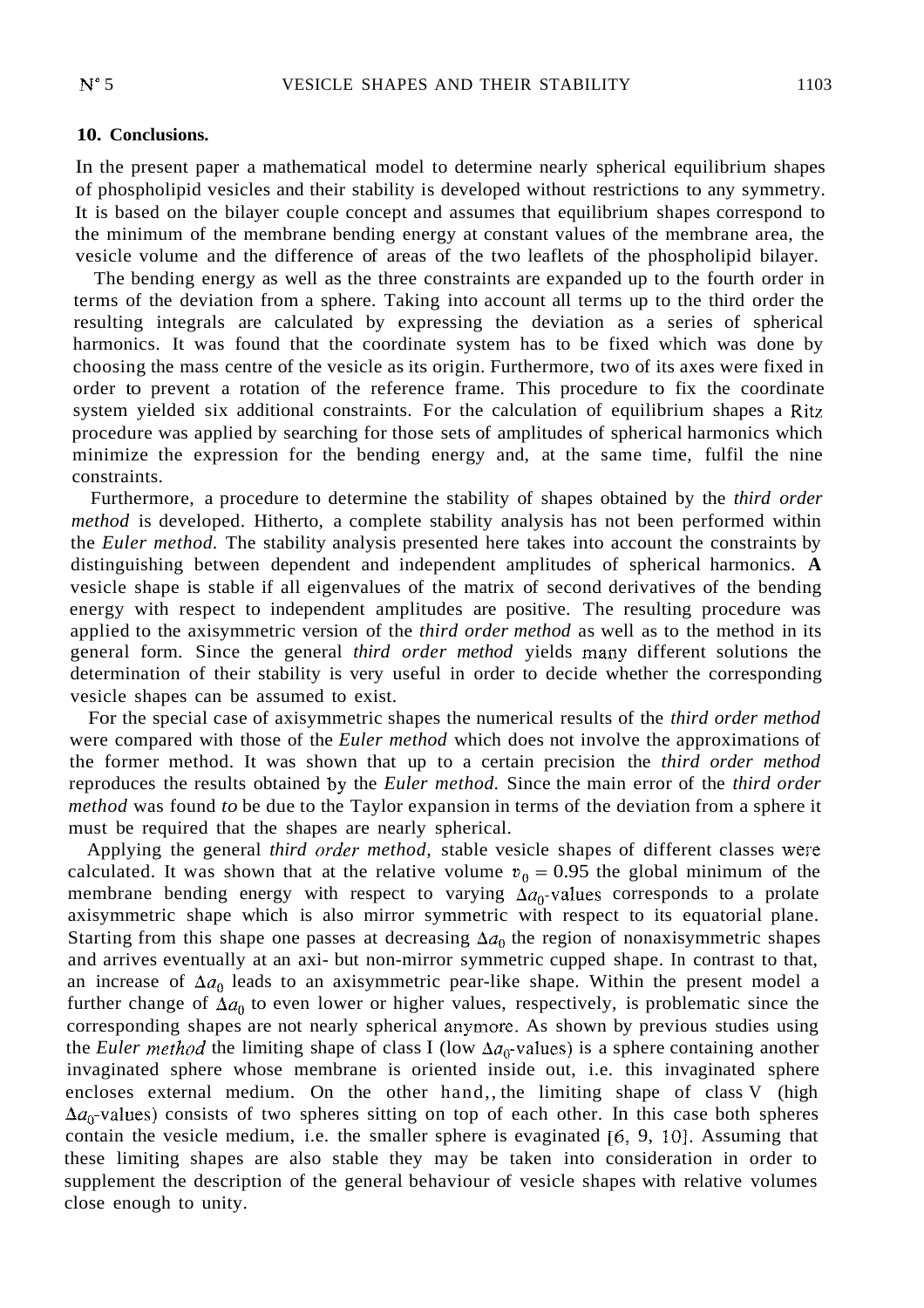Concerning the Taylor expansion in terms of the deviation from a sphere it was shown that the second order of this expansion is not sufficient to calculate a  $w<sub>h</sub>(\Delta a_0)$ -dependence of axisymmetric shapes. Taking into account also the cubic terms a good agreement of the *third order method* and the *Euler method* was obtained for axisymmetric vesicles with relative volumes  $v_0 \ge 0.95$ . Furthermore, it was found that the *third order method* can describe also nonaxisymmetric shapes which were assumed to exist in the gap of the phase diagram of axisymmetric shapes between oblate and prolate ellipsoids **[X,** 201. For nearly spherical vesicles these nonaxisymmetric shapes are ellipsoids with three reflection planes.

In section 2, the equations for the bending energy (13) and the three constraints (14-16) contain also the fourth order terms of the Taylor expansion. In principle, these terms could be included into the calculations, and the corresponding results would be expected to be more accurate than those of the *third order method.* However, taking into account the good agreement of nearly spherical shapes obtained by the *third order method* and the *Euler method,* respectively, it can not be expected that for these shapes the inclusion of fourth order terms would lead to qualitatively new results. On the other hand, if the deviation  $u$  is not small compared with  $r_0$  any Taylor expansion will meet with difficulties, so that for the calculation of the corresponding equilibrium shapes other mathematical methods have to be envisaged.

# Acknowfedgements.

We thank E. Farge and P. F. Devaux for sending a copy of their recent paper prior to publication.

# Appendix.

Calculation **of** integrals by using spherical harmonics.

To obtain equations *(20-25)* from equations (13-16) one has to expand the displacement  $u(\vartheta, \varphi)$  in spherical harmonics (cf. **Eq.** (17)) and to calculate the corresponding integrals. This can be done by using the properties of spherical harmonics, e.g. their orthonormality and the eigenvalue equation :  $\Delta Y_{\ell m} = -\ell(\ell + 1) Y_p$ . In addition, for the calculation of products of three spherical harmonics the coupling rule :

$$
Y_{\ell_1 m_1} Y_{\ell_2 m_2} = \sum_{\ell} A (\ell_1 \ell_2 \ell \ ; m_1 m_2) Y_{\ell, m_1 + m_2}
$$
 (A1)

can be used. The coefficients  $A(\ell_1 \ell_2 \ell; m_1 m_2)$  are defined by the Clebsch-Gordan coefficients  $C(\ell_1 \ell_2 \ell; m_1 m_2)$  (cf. [23]) as follows :

$$
A\left(\ell_1\,\ell_2\,\ell\,;\,m_1\,m_2\right) = \sqrt{\frac{(2\,\ell_1+1)\,(2\,\ell_2+1)}{4\,\pi\,(2\,\ell+1)}}\,C\left(\ell_1\,\ell_2\,\ell\,;\,m_1\,m_2\right)\,C\left(\ell_1\,\ell_2\,\ell\,;\,0\,0\right). \tag{A2}
$$

Indices  $\ell$  and  $m_i$  (i = 1, 2) have to fulfil the conditions (26-28) where  $\ell$  replaces  $\ell_3$ . The integral of products of three spherical harmonics can then be calculated in the following way

$$
\int Y_{\ell_1 m_1} Y_{\ell_2 m_2} Y_{\ell_3 m_3}^* d\Omega = A (\ell_1 \ell_2 \ell_3; m_1 m_2) \delta_{m_1 + m_2, m_3}.
$$
 (A3)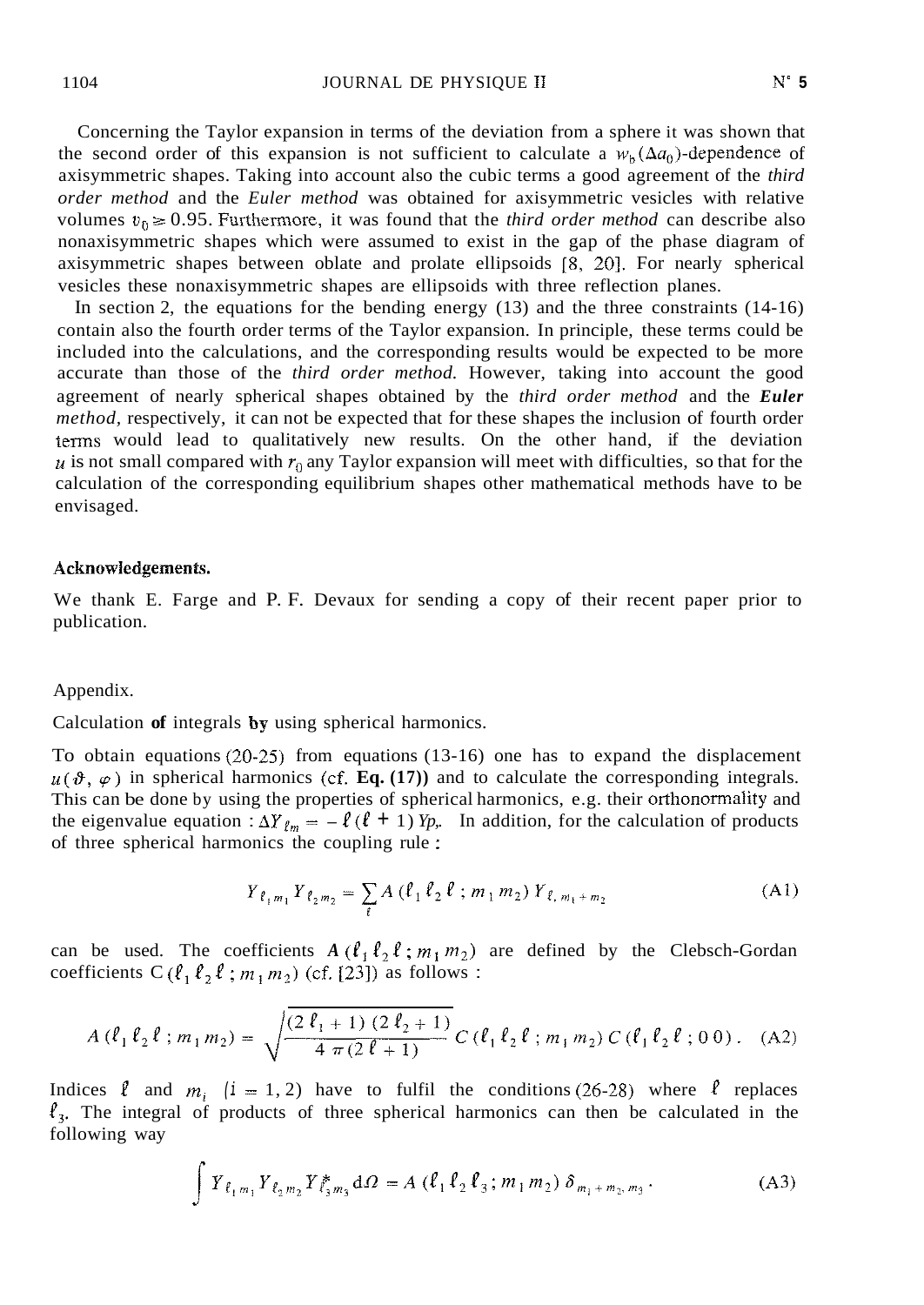In a first step all expressions containing the V-operator are transformed by the use of the relation

$$
\nabla u_1 \cdot \nabla u_2 = \frac{1}{2} \Delta (u_1 u_2) - \frac{1}{2} u_1 \Delta u_2 - \frac{1}{2} u_2 \Delta u_1
$$
 (A4)

where  $u_1$  and  $u_2$  denote arbitrary scalar functions. In this way one gets

$$
[\text{Vu}]_2 = \frac{1}{2} \Delta (u^2) - v \Delta u \tag{A5}
$$

and

×

and  
\n
$$
VU \cdot \nabla ([\nabla u]^2) = \frac{1}{2} A \left( \frac{1}{2} u \Delta (u^2) - u^2 \Delta u \right) + \frac{1}{2} u \Delta (u \Delta u) + \frac{1}{2} u (\Delta u)^2
$$
\n
$$
\frac{1}{4} u \Delta (\Delta (u^2)) - \frac{1}{4} \Delta u \Delta (u^2) . \quad (A6)
$$

Taking into account relations  $(AS)$  and  $(A6)$  the only differential operator appearing in the integrals is the A-operator, so that corresponding expressions can be simplified using the eigenvalue relation of spherical harmonics. Subsequently, all integrals needed can be calculated by the use of the orthonormality condition as well as of equations  $(A1)-(A3)$ . The results of integration are listed below :

$$
\int u \, d\Omega = \sqrt{4 \pi} U_{00} \tag{A7}
$$

$$
\int \Delta u \, d\Omega = 0 \tag{A8}
$$

$$
\int \Delta u \, d\Omega = 0 \tag{A8}
$$
\n
$$
\int u^2 d\Omega = \sum_{\ell=0}^{\infty} U_{\ell}^{(2)} \tag{A9}
$$

$$
\int u \Delta u d\Omega = -\sum_{\ell=0}^{\infty} \ell(\ell+1) U_{\ell}^{(2)}
$$
\n(A10)

$$
\int (\Delta u)^2 d\Omega = \sum_{\ell=0}^{\infty} \ell^2 (\ell+1)^2 U_{\ell}^{(2)}
$$
 (A11)

$$
\int [\nabla u]^2 d\Omega = \sum_{\ell=0}^{\infty} \ell(\ell+1) U_{\ell}^{(2)}
$$
 (A12)

$$
\int u^3 d\Omega = \sum_{\ell_1} \sum_{\ell_2} \sum_{\ell_3} U_{\ell_1, \ell_2, \ell_3}^{(3)} \tag{A13}
$$

$$
\int u^2 \Delta u \, d\Omega = - \sum_{\ell_1} \sum_{\ell_2} \sum_{\ell_3} \ell_1(\ell_1 + 1) U_{\ell_1, \ell_2, \ell_3}^{(3)} \tag{A14}
$$

$$
\int u(\Delta u)^2 d\Omega = \sum_{\ell_1} \sum_{\ell_2} \sum_{\ell_3} \ell_1(\ell_1 + 1) \ell_2(\ell_2 + 1) U_{\ell_1, \ell_2, \ell_3}^{(3)} \tag{A15}
$$

$$
\int u \left[\nabla u\right]^2 d\Omega = \frac{1}{2} \sum_{\ell_1} \sum_{\ell_2} \sum_{\ell_3} \ell_1(\ell_1 + 1) U_{\ell_1, \ell_2, \ell_3}^{(3)} \tag{A16}
$$

$$
\nabla u \cdot \nabla (\left[\nabla u\right]^{2}) d\Omega = \sum_{\ell_{1}} \sum_{\ell_{2}} \sum_{\ell_{3}} \ell_{1}(\ell_{1} + 1) \left( -\frac{1}{2} \ell_{1}(\ell_{1} + 1) + \ell_{2}(\ell_{2} + 1) \right) U_{\ell_{1},\ell_{2},\ell_{3}}^{3} \tag{A17}
$$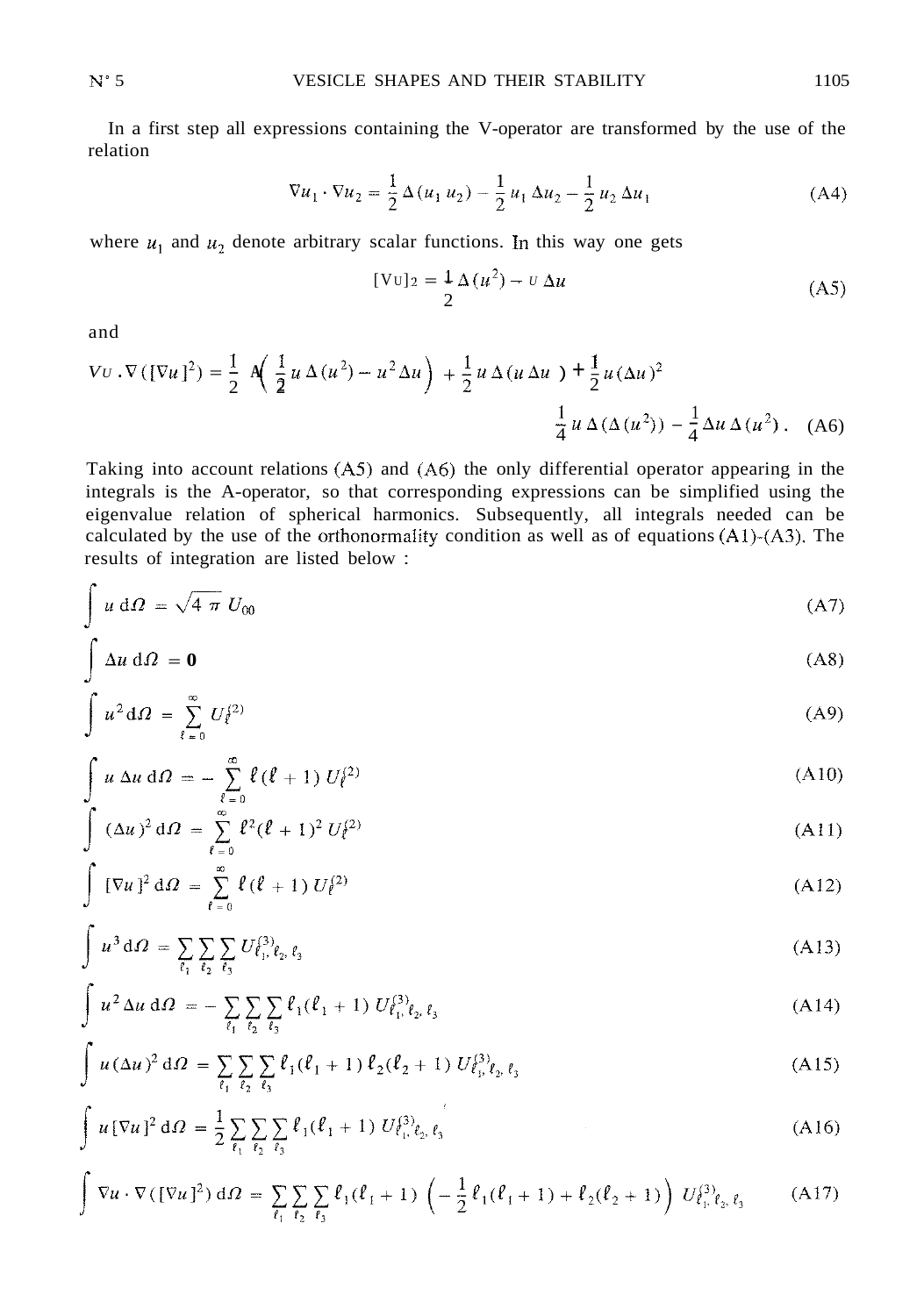$U_f^{(2)}$  and  $U_{\ell_1,\ell_2,\ell_3}^{(3)}$  are defined in equations (24) and (25), respectively. The conditions for the summations are given in equations  $(26)-(28)$ .

The nine different integrals appearing in equations (29)-(31) may also be calculated by the use of special properties of spherical harmonics. For that the trigonometric expressions sin *6* cos  $\varphi$ , sin  $\vartheta$  sin  $\varphi$  as well as cos  $\vartheta$  are replaced by corresponding combinations of the  $\ell = 1$  spherical harmonics  $(Y_{1m})$ . Then the integrals of first order terms read

$$
\int u \sin \vartheta \cos \varphi d\Omega = -\sqrt{\frac{2\pi}{3}} (U_{11} + U_{11}^*)
$$
 (A18)

$$
\int u \sin \vartheta \sin \varphi \, d\Omega = -i \sqrt{\frac{2 \pi}{3}} (U_{11} - U_{11}^*)
$$
 (A19)

$$
\int u \cos \vartheta \, d\Omega = \sqrt{\frac{4 \pi}{3}} U_{10} \,. \tag{A20}
$$

For the integration of higher order terms it is necessary to consider in detail various symmetry relations of the Clebsch-Gordan coefficients as well as the explicit expressions of these coefficients for  $l_2 = 1$ , i.e. of coefficients  $C$  ( $l_1$  **1** $l_3$ ; *m*,  $m_2$ ) (cf. [23]). The resulting integrals may he written as follows :

$$
\int u^2 \sin 6 \cos \varphi \, d\Omega =
$$
\n
$$
= - \sum_{\ell=1}^{\infty} \sum_{m=-\ell+1}^{\ell-1} \sqrt{\frac{(\ell+m)(\ell+m+1)}{(2\ell-1)(2\ell+1)}} \left( U_{\ell,m+1}^* U_{\ell-1,m} + U_{\ell,m+1} U_{\ell-1,m}^* \right) (A21)
$$

$$
\underline{u}^2 \sin \theta \sin \varphi \, d\Omega =
$$
\n
$$
= i \sum_{\ell=1}^{\infty} \sum_{m=-\ell+1}^{\ell-1} \sqrt{\frac{(\ell+m)(\ell+m+1)}{(2\ell-1)(2\ell+1)}} \left(U_{\ell,m+1}^* U_{\ell-1,m} - U_{\ell,m+1} U_{\ell-1,m}^* \right) \quad (A22)
$$

$$
\int u^2 \cos \vartheta \, d\Omega = \sum_{\ell=1}^{\infty} \sum_{m=-\ell+1}^{\ell-1} \sqrt{\frac{\ell^2 - m^2}{(2\,\ell - 1)\,(2\,\ell + 1)}} \left( U_{\ell m}^* \ U_{\ell-1,m} + U_{\ell m} \ U_{\ell-1,m}^* \right) \tag{A23}
$$

$$
\int u^3 \sin \vartheta \cos \varphi \, d\varOmega = -\frac{1}{2} \sum_{\ell_1} \sum_{\ell_2} \sum_{\ell_3} \sum_{m_1} \sum_{m_2} B\left(\ell_1 \ell_2 \ell_3; m_1 m_2\right) \times
$$
\n
$$
\times \left(U_{\ell_1 m_1} U_{\ell_2 m_2} U_{\ell_3, m_1 + m_2 + 1}^* + U_{\ell_1 m_1}^* U_{\ell_2 m_2}^* U_{\ell_3, m_1 + m_2 + 1}\right) \quad \text{(A24)}
$$

$$
\int u^3 \sin \vartheta \sin \varphi \, d\varOmega = \frac{i}{2} \sum_{\ell_1} \sum_{\ell_2} \sum_{\ell_3} \sum_{m_1} \sum_{m_2} B(\ell_1 \ell_2 \ell_3; m_1 m_2) \times
$$
  
 
$$
\times (U_{\ell_1 m_1} U_{\ell_2 m_2} U_{\ell_3, m_1 + m_2 + 1}^* - U_{\ell_1 m_1}^* U_{\ell_2 m_2}^* U_{\ell_3, m_1 + m_2 + 1}) \quad (A25)
$$

 $\overline{a}$ 

 $\epsilon$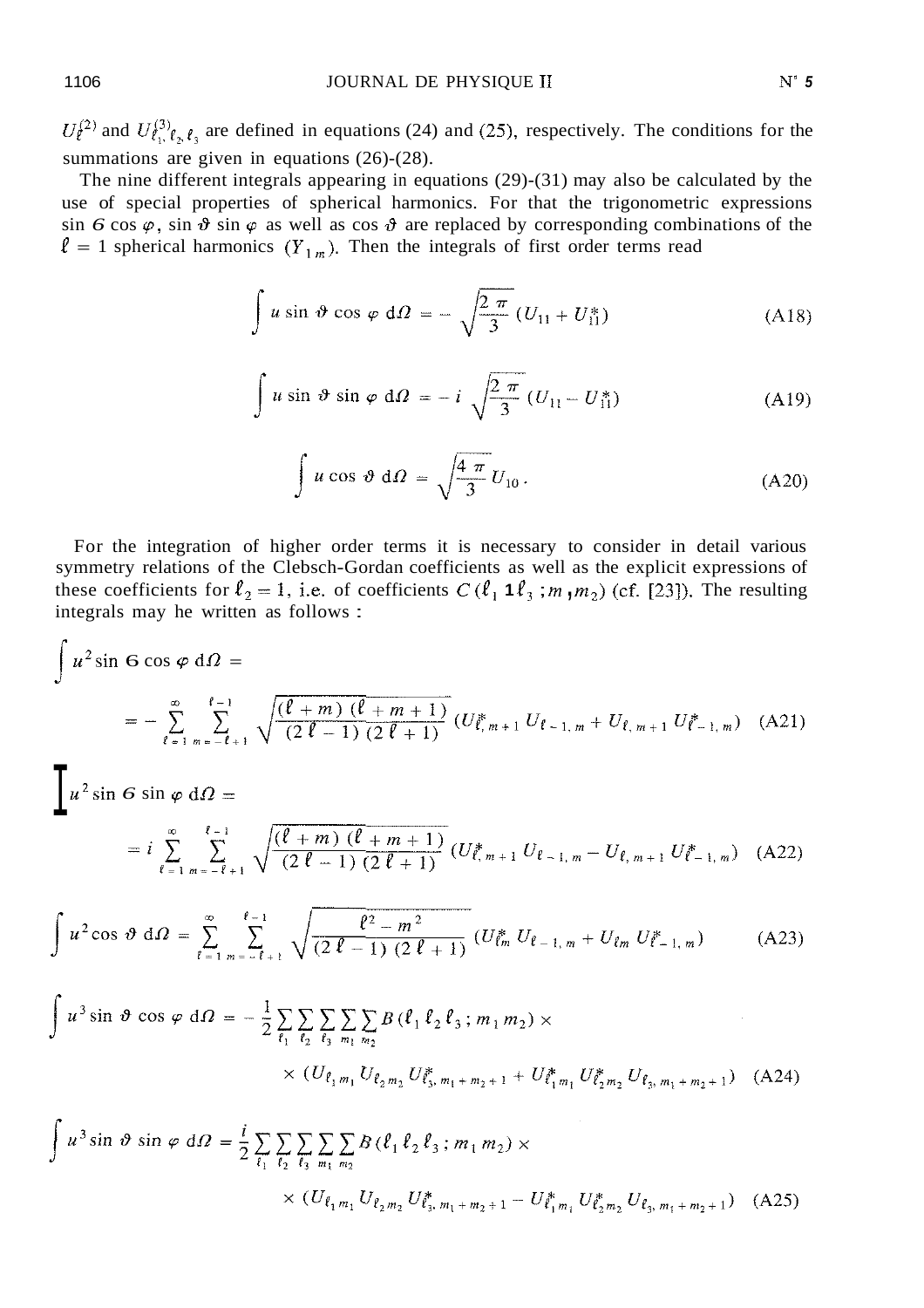$$
\int u^3 \cos \vartheta \, d\Omega = \sum_{\ell_1} \sum_{\ell_2} \sum_{\ell_3} \sum_{m_1 m_2} (U_{\ell_1 m_1} U_{\ell_2 m_2} U_{\ell_3 m_1 + m_2}) \times
$$
\n
$$
\times \left( \sqrt{\frac{(\ell_3 - m_1 - m_2) (\ell_3 + m_1 + m_2)}{(2 \ell_3 - 1) (2 \ell_3 + 1)}} A (\ell_1 \ell_2 \ell_3 - 1; m_1 m_2) + \sqrt{\frac{(\ell_3 + 1 - m_1 - m_2) (\ell_3 + 1 + m_1 + m_2)}{(2 \ell_3 + 1) (2 \ell_3 + 3)}} A (\ell_1 \ell_2 \ell_3 + 1; m_1 m_2) \right). \quad (A26)
$$

In equations (A24) and (A25) the notation  $B(\ell_1 \ell_2 \ell_3; m_1 m)$  has been used for the following expression :

$$
B\left(\ell_{1}\ell_{2}\ell_{3};m_{1}m_{2}\right) = \sqrt{\frac{\left(\ell_{3}+m_{1}+m_{2}\right)\left(\ell_{3}+1+m_{1}+m_{2}\right)}{\left(2\ell_{3}-1\right)\left(2\ell_{3}+1\right)}}A\left(\ell_{1}\ell_{2}\ell,-1;m_{1}m_{2}\right) - \sqrt{\frac{\left(\ell_{3}-m_{1}-m_{2}\right)\left(\ell_{3}+1-m_{1}-m_{2}\right)}{\left(2\ell_{3}+1\right)\left(2\ell_{3}+3\right)}}A\left(\ell_{1}\ell_{2}\ell_{3}+1;m_{1}m_{2}\right) \quad (A27)
$$

Coefficients  $A(\ell_1 \ell_2 \ell_3; m_1 m_2)$  are defined by equation (A2). Summations in equations  $(A24)$  and  $(A25)$  have to be performed under the conditions

$$
|m_i| \le \ell_i, \quad (i = 1, 2); \qquad |m_1 + m_2 + 1| \le \ell_3 \tag{A28}
$$

whereas in equation  $(A26)$  the relations (27) and (28) have *to* be fulfilled. Furthermore, in equations (A26) and (A27) the coefficients  $A$  ( $\ell_1$   $\ell_2$   $\ell$  ;  $m_1$ ,  $m_2$ ), ( $\ell = \ell_3 - 1$ ,  $\ell_3 + 1$ ), are zero if one of the conditions (26)-(28) is not fulfilled with  $\ell$  replacing  $\ell_3$  in those conditions.

#### **References**

- [l] LIPOWSKY R., *Nafure* **349** (1991) 475.
- [2] HELFRICH W., *Z. Nufurforsch. 28c* (1973) 693.
- 131 DEUIJNG H. J. and HELFRICH W., *J. Phys. Fwmce* **37** (1976) 1335.
- 141 DEULINC H. J. and HELFRICH W., *Biophys. .I.* **16** (1976) 861.
- *[S]* SVETWA *S.* and ~EKS B., *Bionzeil. Biochim. Actu* **44** (1985) 979.
- *[6]* SVETINA **S.** and ZEKS B., *Eur. Biophys. J.* **17** (1989) 101.
- *[7]* SHEETZ M. P. and SINGER S. J., *Proc. Nut. Acad. Sci. USA* **71** (1974) 4451.
- [8] SEIFERT U,, BERNDL K. and LIPOWSKY R., *Phys. Rev. A* **44** (1991) 1182.
- [9] SVETINA S., KRALJ-IGLIČ V. and ŽEKŠ B., *Proc. X.* School Biophysics of Membrane Transport, J. Kuczera and **S.** Przestalski Eds., 11 (Wroclaw, 1990) **p.** 139.
- [I01 SVETWA *S.* and ZEKS B., *J. Theor. Bid.* **146** (1990) 115.
- 1111 BERNDL K., KAs J., LIPOWSKY R., SACKMANN E. and SEIFERT U,, *Europhys. Lrtt.* **13** (1990) 659.
- I121 FARCE E. and DEVAUX P. F., *Biophys. .I.* **61** (1992) 347.
- [I31 HELFRICH W., *J. Phys. France* **47** (1986) 321.
- [I41 FAUCON J. F., MITOV **M.** D., MELEARD P., BIVAS I. and BOTHOREL P., *,I. Phys. France* **50** (1989) 2389.
- [15] DUWE H. P., KAS J. and SACKMANN E., *J. Phys. France* **51** (1990) 945.